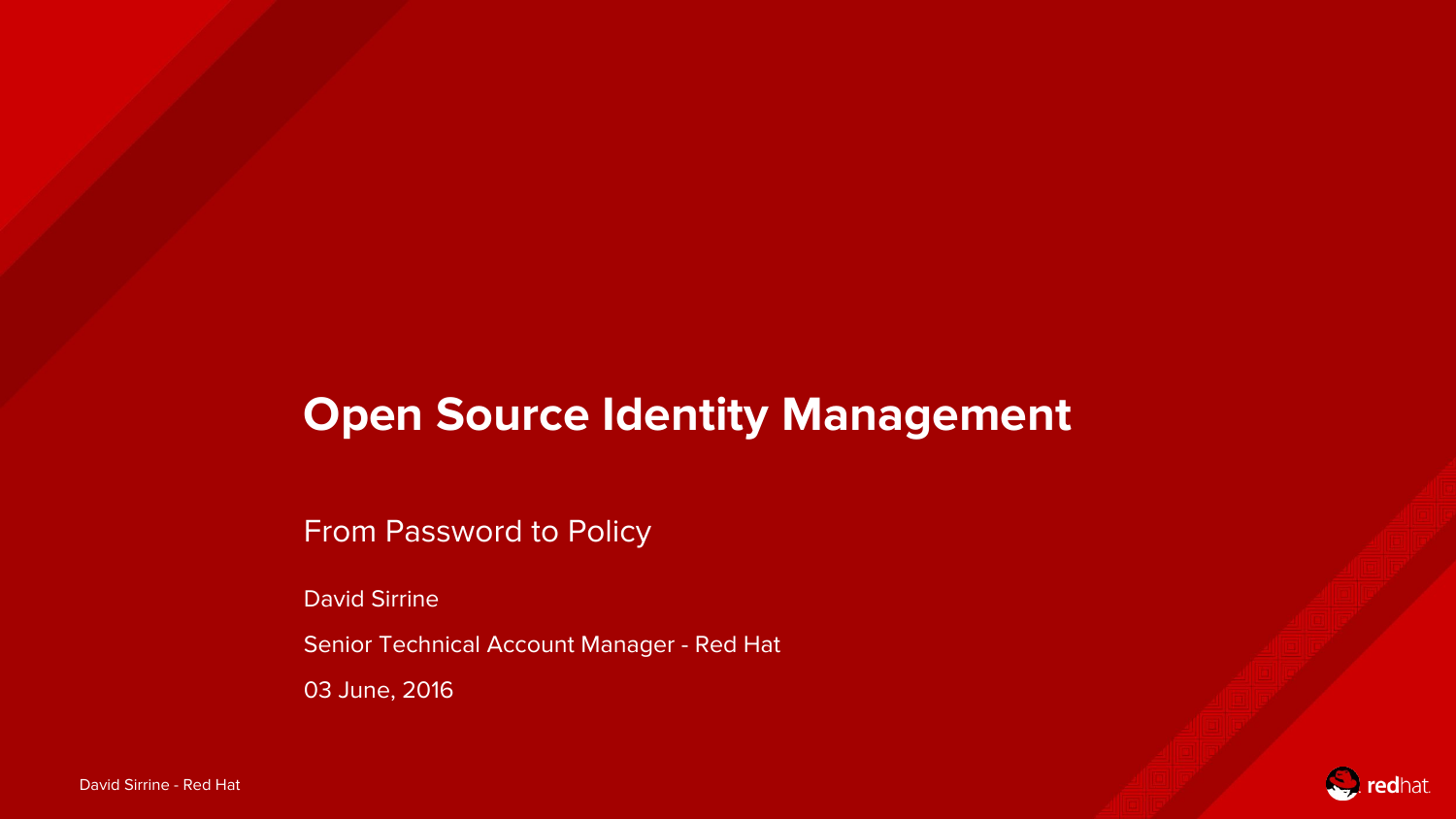

What to expect:

- Introductions
- What's in an identity and why is it important?
- What are my options?
- Why is this all important?
- Put the sexy back in Identity Management

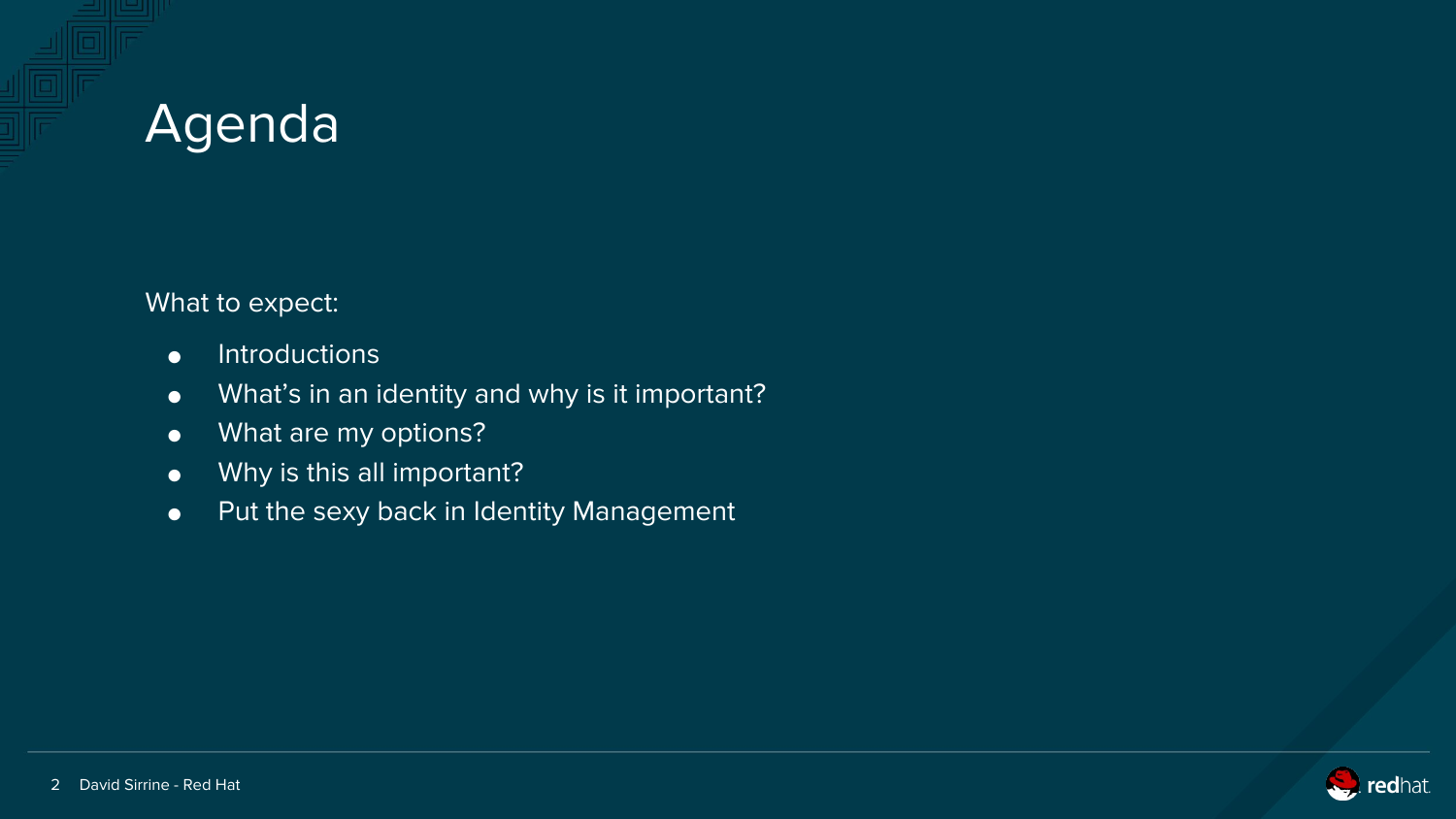

### **Introductions**



David Sirrine - Red Hat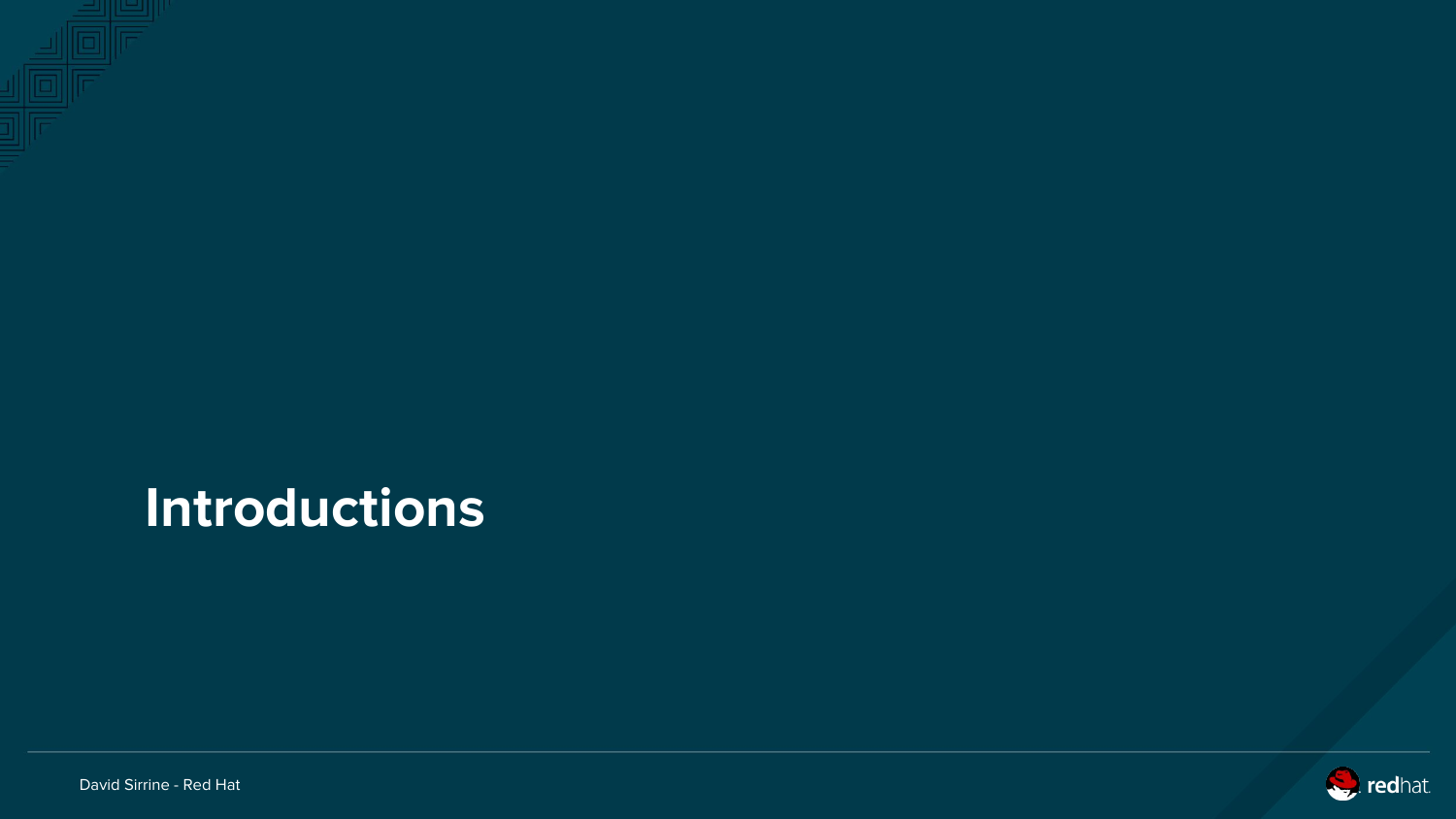#### Who am I?

- Senior Technical Account Manager at Red Hat
- **•** Community member for FreeIPA, Dogtag, SSSD, opensc, and 389-ds
- Husband
- Father
- Baker
- Dog owner
- Man of many interests



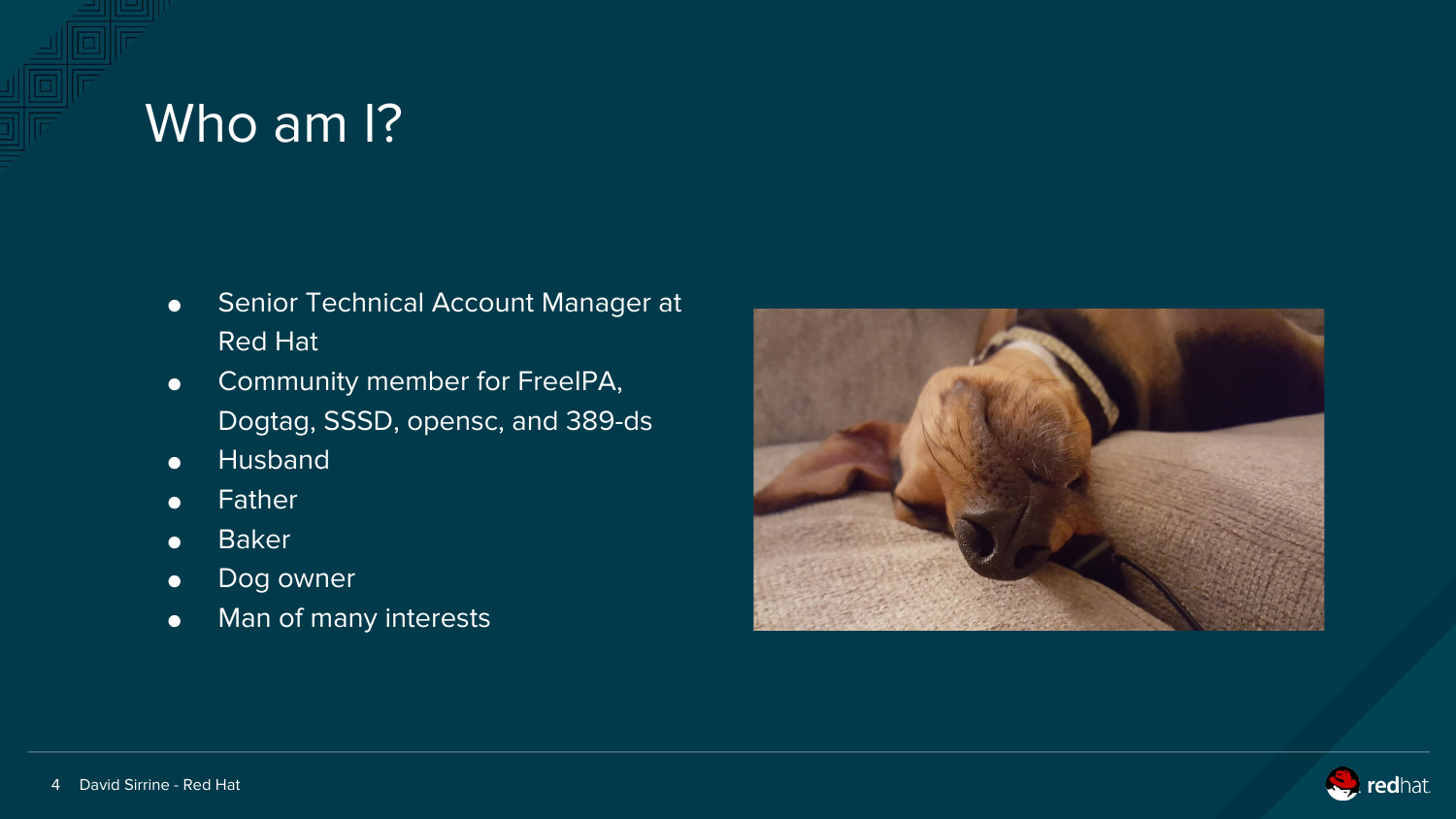#### Also… Happy National Donut Day!



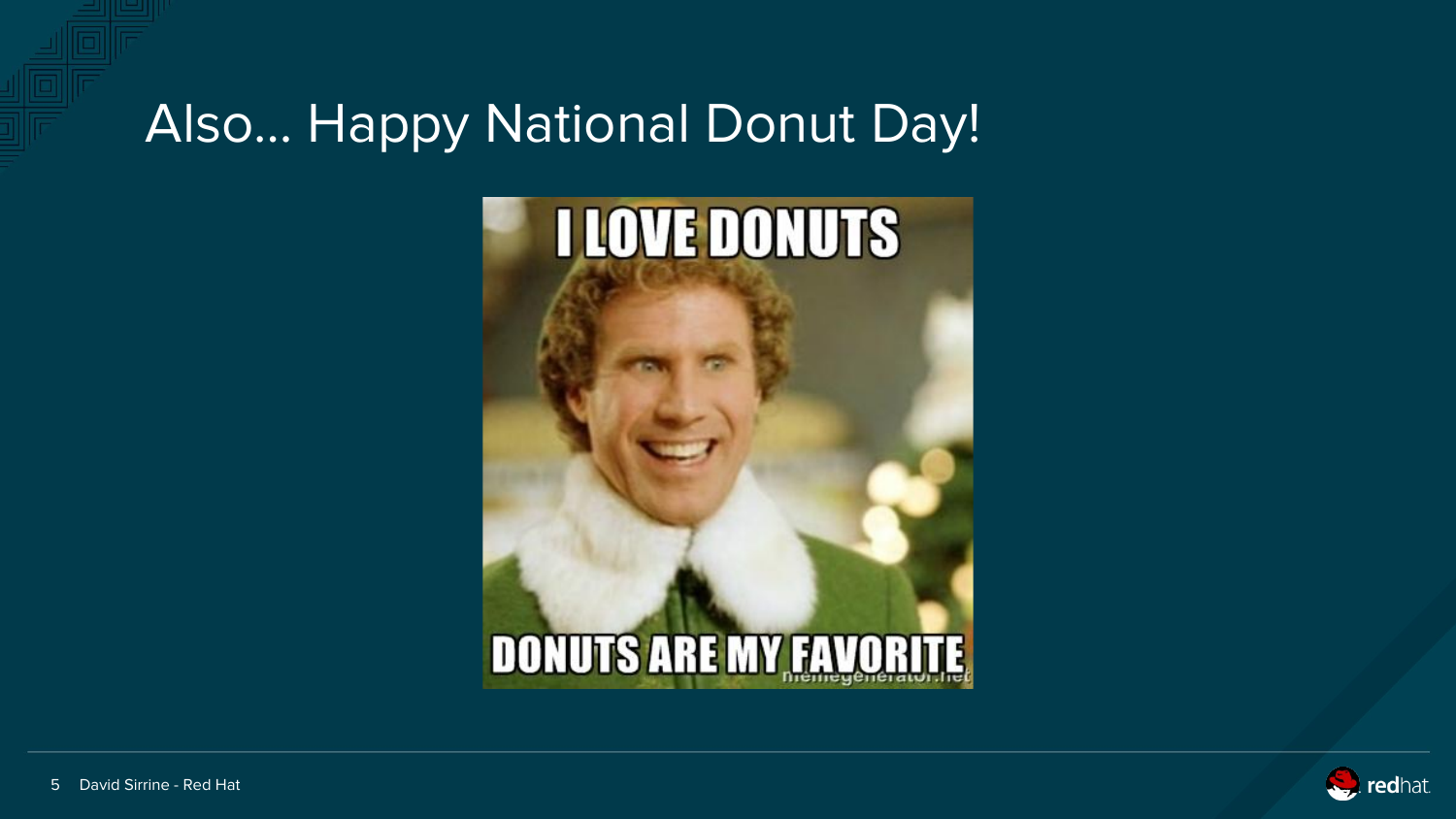

# **What is an identity?**



David Sirrine - Red Hat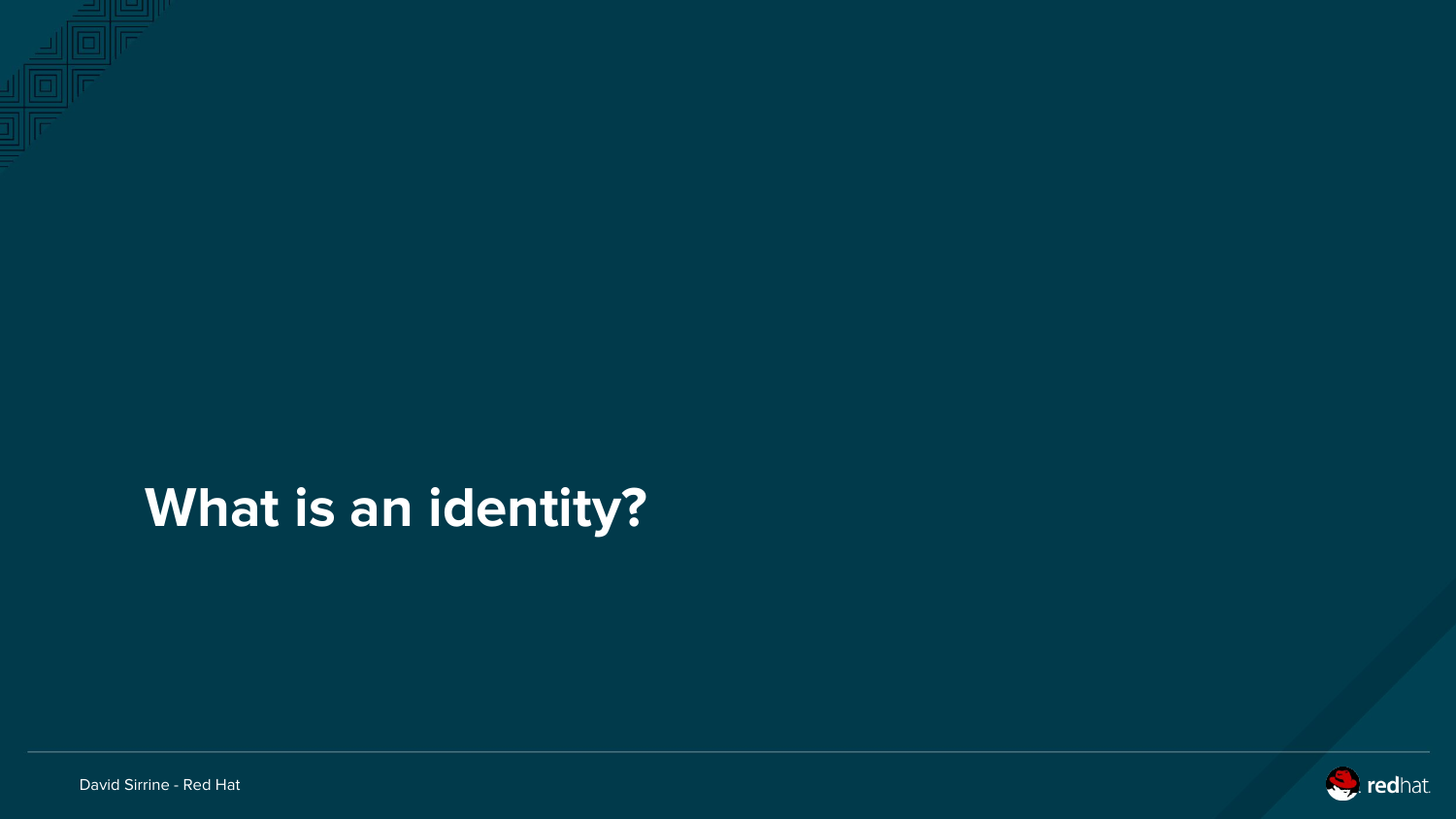# So… Who do you think you are?

Or "what" for that matter...

- #define identity
- Everything has an identity!
- To secure your environment, you must first identify your environment
	- People (users)
	- Places (locations, hosts, etc.)
	- Things (hosts, services, devices, etc.)
- You ARE a unique snowflake.
- You ARE your job. You ARE the clothes you wear!
	- Sorry Tyler... You're wrong.

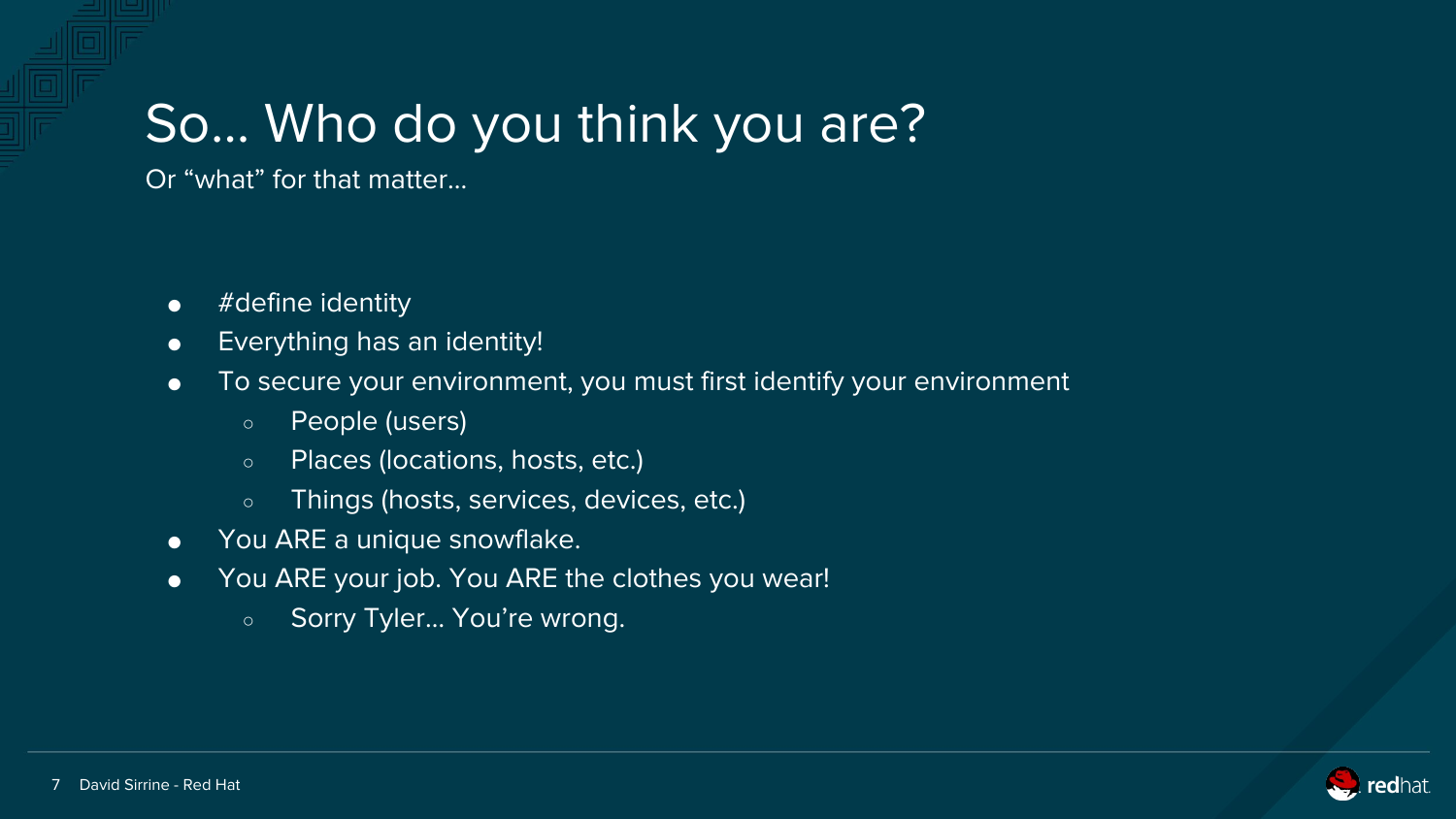#### So why is this important?

- Well, knowing is half the battle!
	- o <pause for unanimous G. I. Joe!>
- When you know WHO you have, and WHAT you have, you can apply policy!
	- Policy provides the when, where, and why

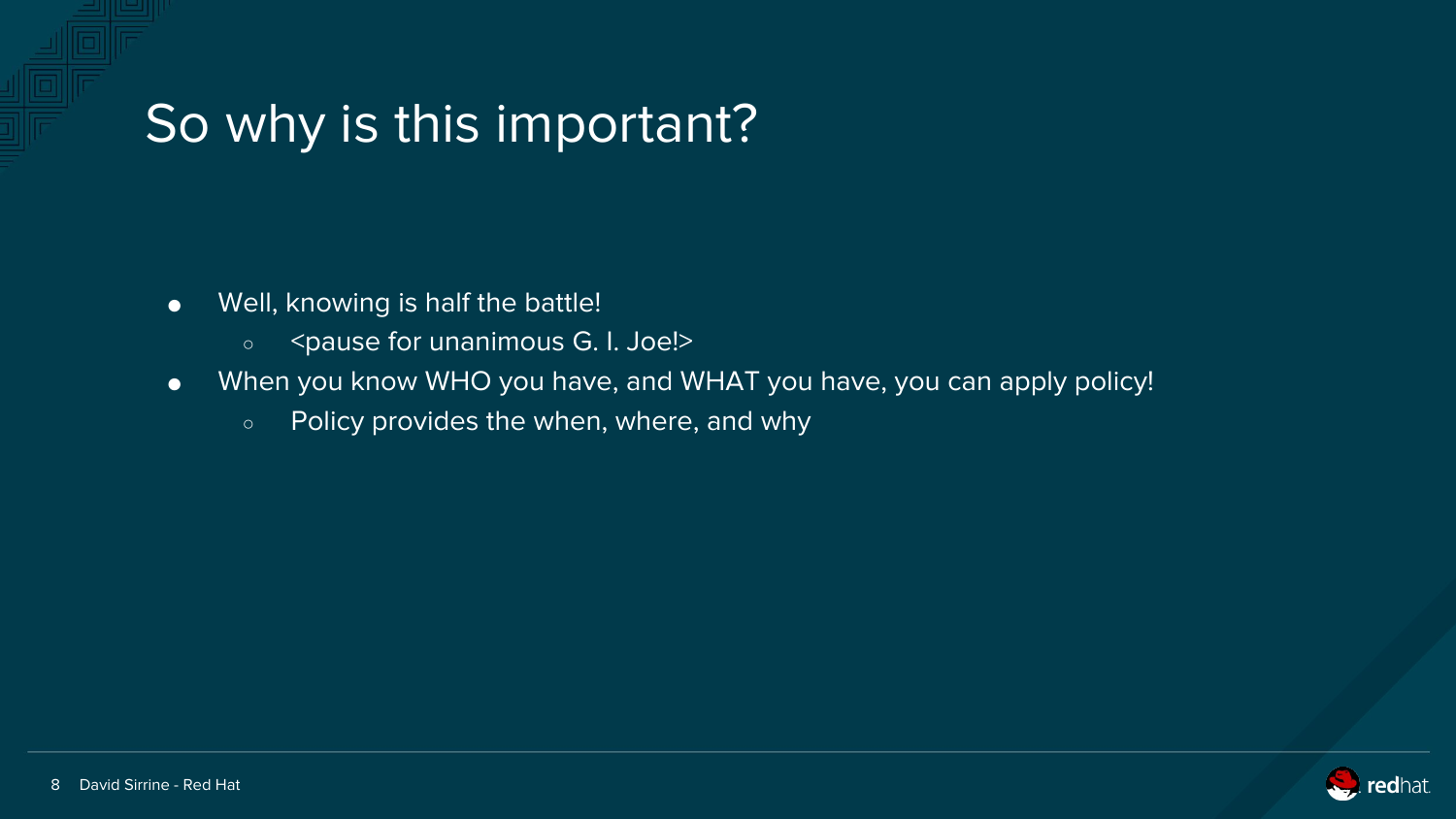# OK… What are my options?

So many tools, not enough time.

- So many different tools out there
	- OpenLDAP
	- MIT Kerberos
	- Etc.
- We're going to focus on a couple today.
	- Enter FreeIPA!



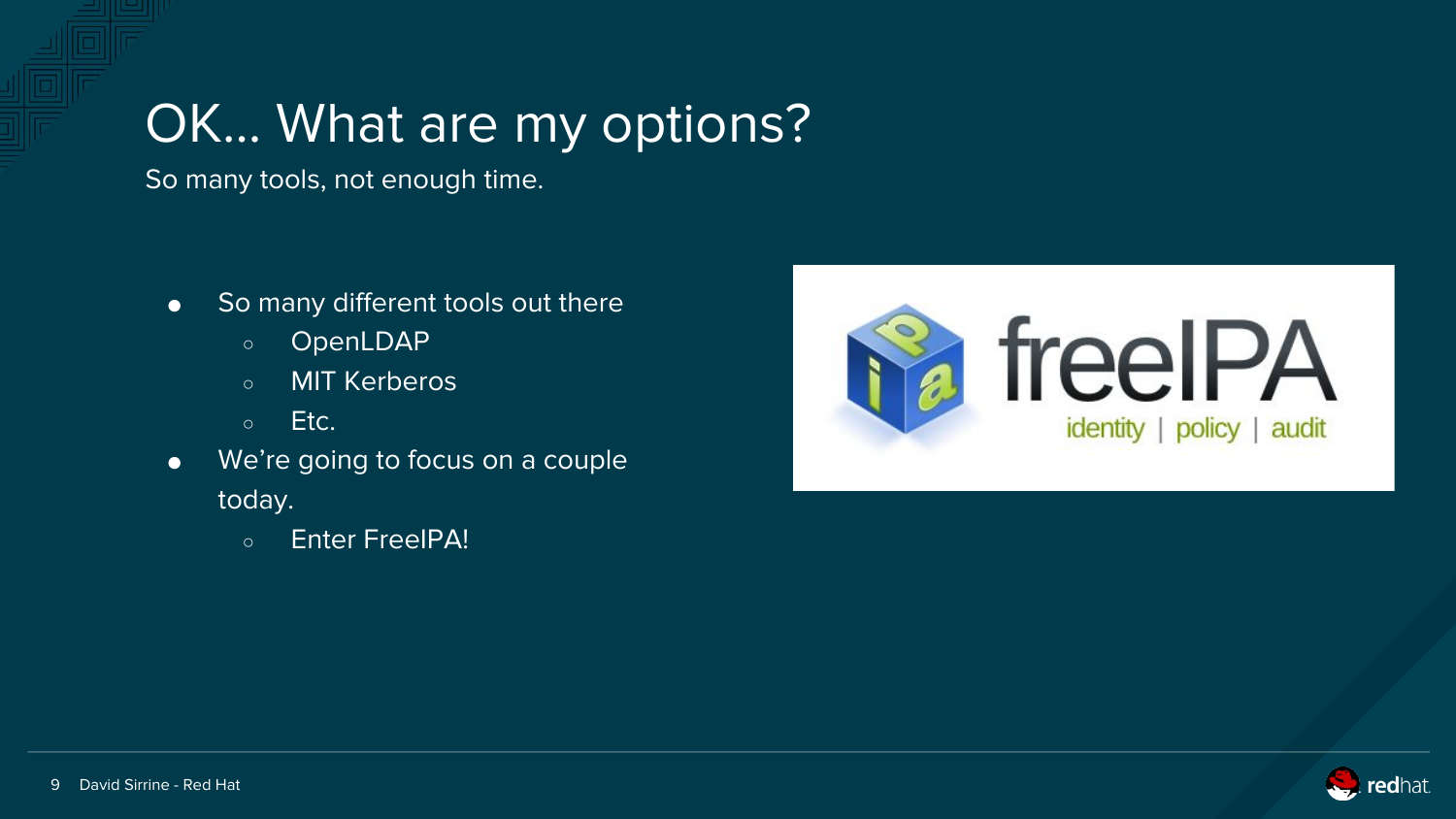

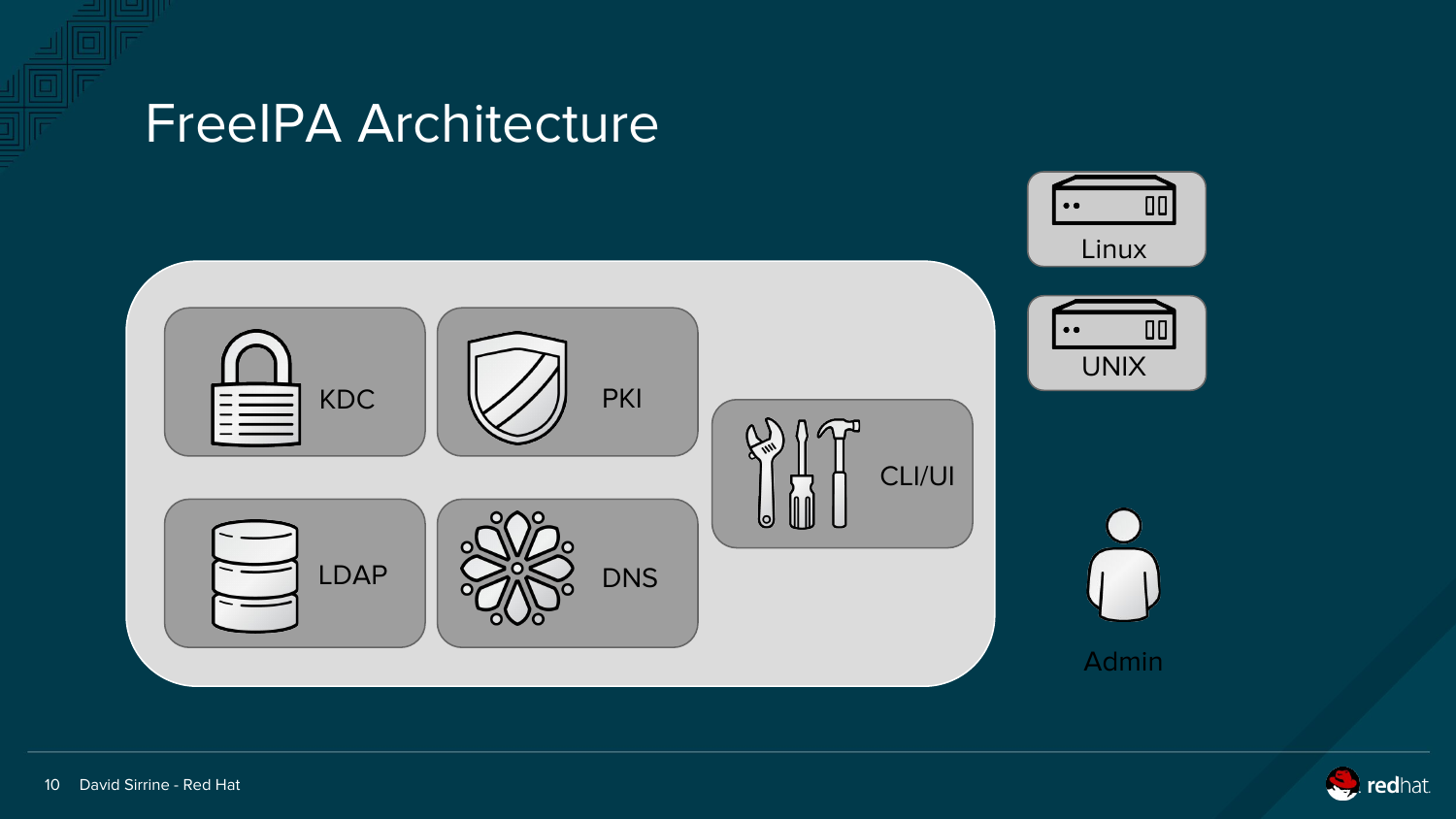#### FreeIPA Architecture Is...

- Each component provided by individual projects:
	- MIT Kerberos
	- bind, bind-dyndb, bind-ldap
	- 389-ds
	- Dogtag
- client/server based
	- Ipa-server
	- Ipa-client
- SSSD as authentication 'gateway'

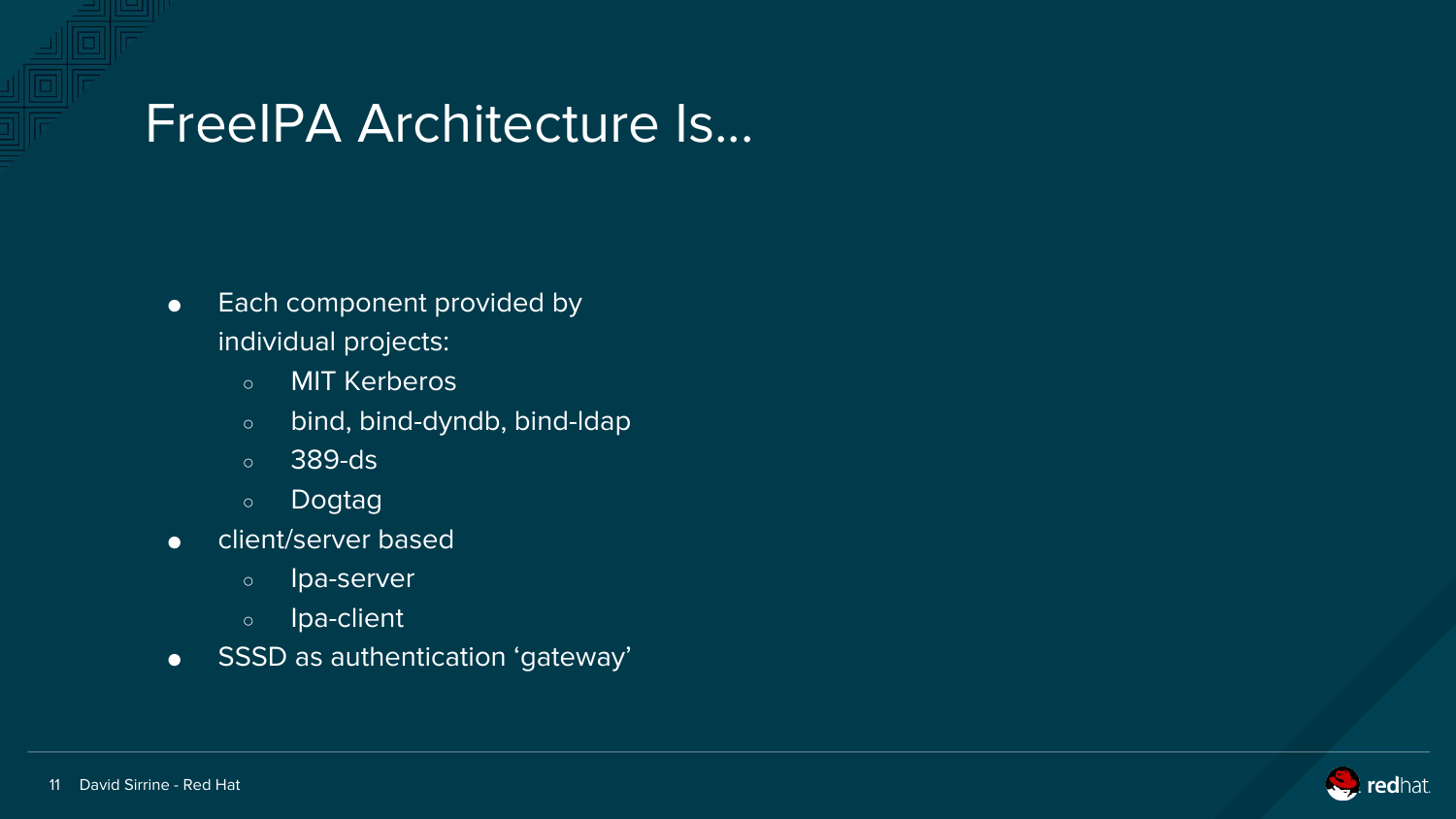#### FreeIPA Features

- Centralized authentication via Kerberos or LDAP
- Identity management:
	- users, groups, hosts, host groups, netgroups, services
	- user lifecycle management
		- Stage, Active, Preserved
- Manageability:
	- Simple installation scripts for server and client
	- Rich CLI and web-based user interface
	- Pluggable and extensible framework for UI/CLI
	- Flexible delegation and administrative model
		- Self, delegated, role based; read permissions

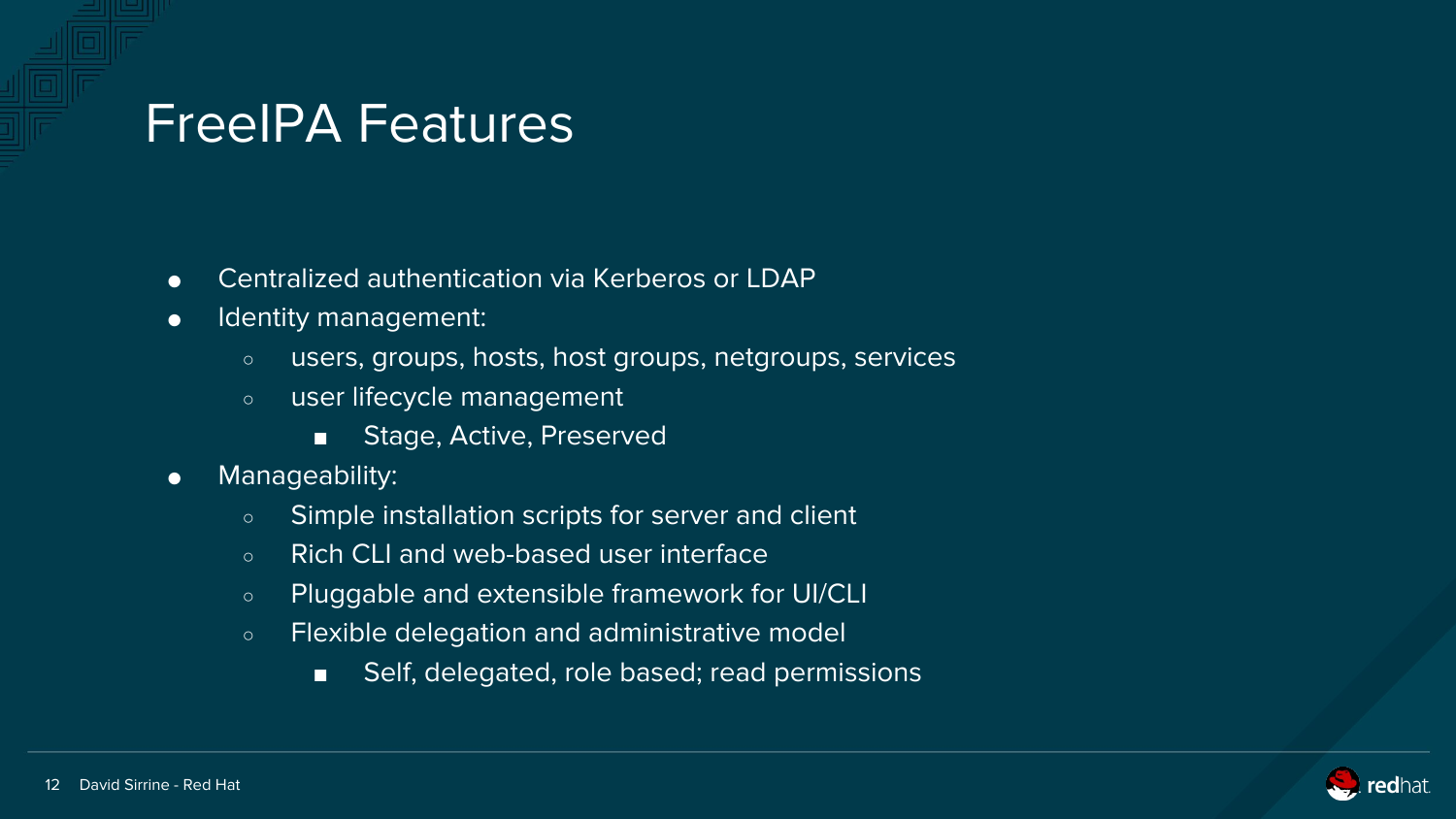### Features (cont.)

- Replication:
	- Supports multi-server deployment based on the multi-master replication (up to 20 replicas)
	- Recommended deployment 2K-3K clients per replica
	- o Details depend on the number of data centers and their geo location
- Backup and Restore
- Compatibility with broad set of clients (LINUX/UNIX)

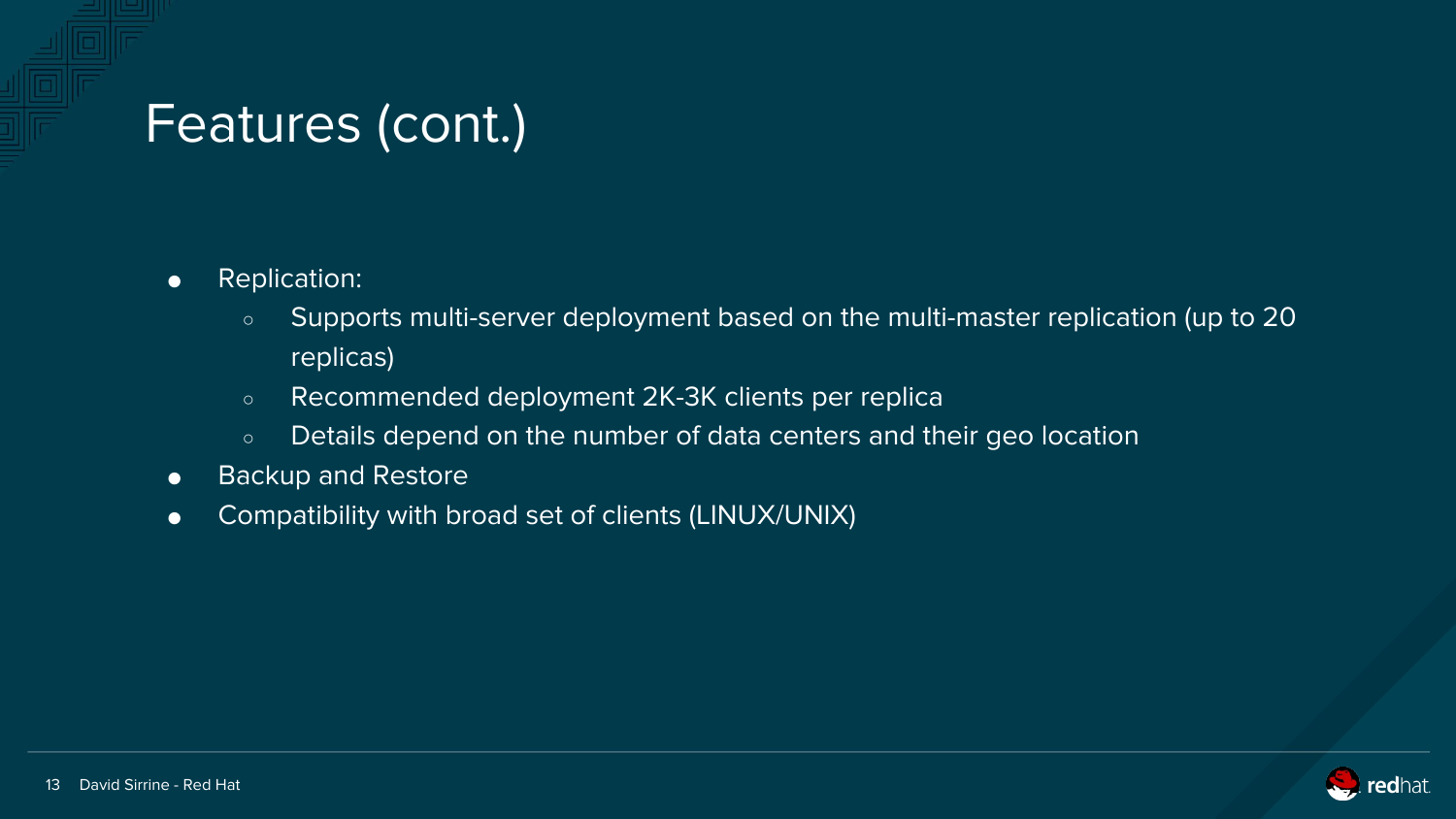#### Policy Features

- Host-based access control
- Centrally-managed SUDO
- SSH key management
- **•** Group-based password policies
- Automatic management of private groups
- Can act as NIS server for legacy systems
- SELinux user mapping
- Auto-membership for hosts and users
- Serving sets of automount maps to different clients
- Different POSIX data and SSH keys for different sets of hosts

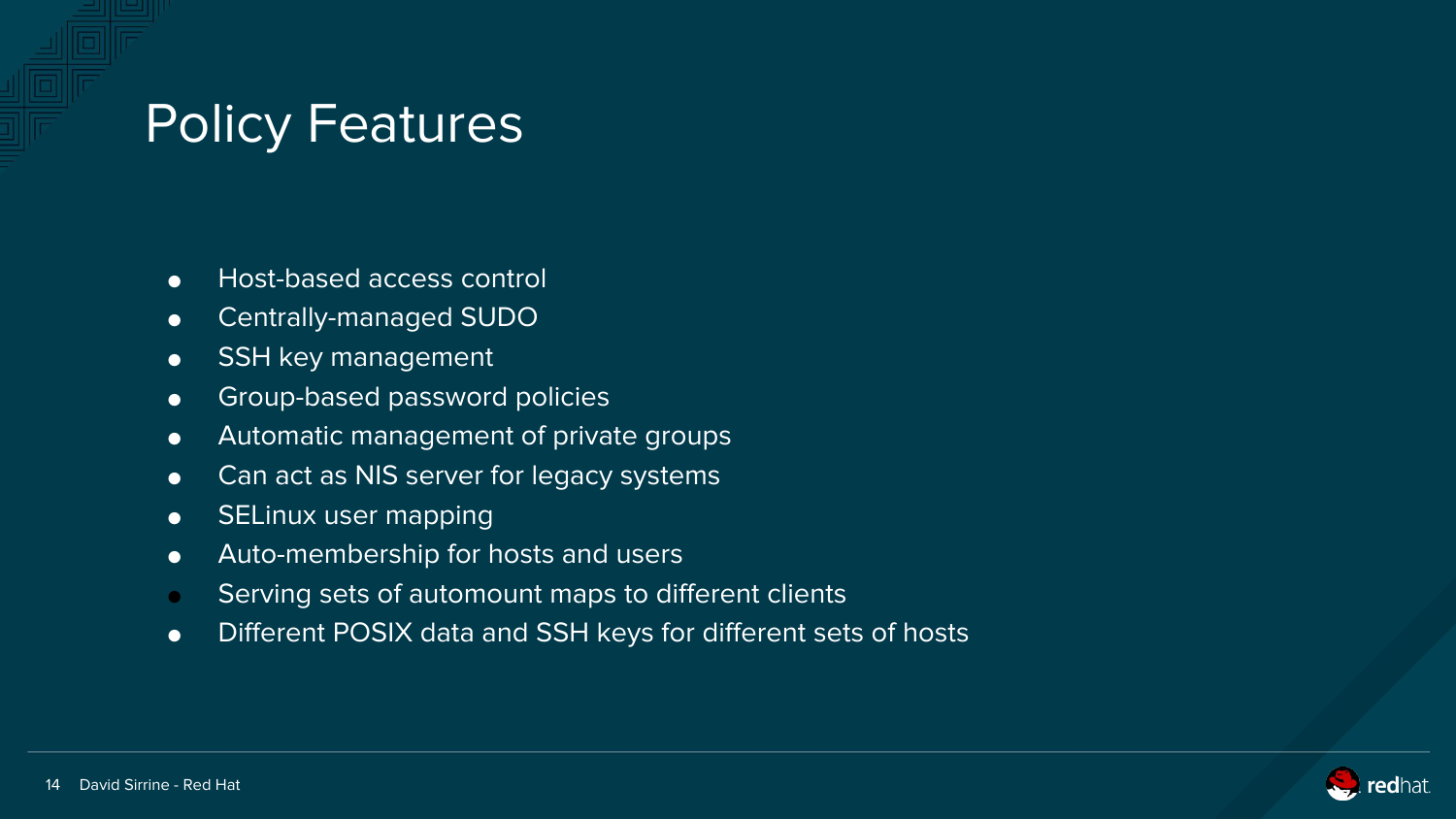#### Two factor authentication

- $\bullet$  2FA
	- Native HOTP/TOTP support with FreeOTP and Yubikey
	- Proxied 2FA authentication over RADIUS for other solutions
	- 2FA for AD users (in works)
- Smart Card
	- Associate X.509 certificate with user record
	- Leverage SSSD or pam\_pkcs11 to leverage for authentication

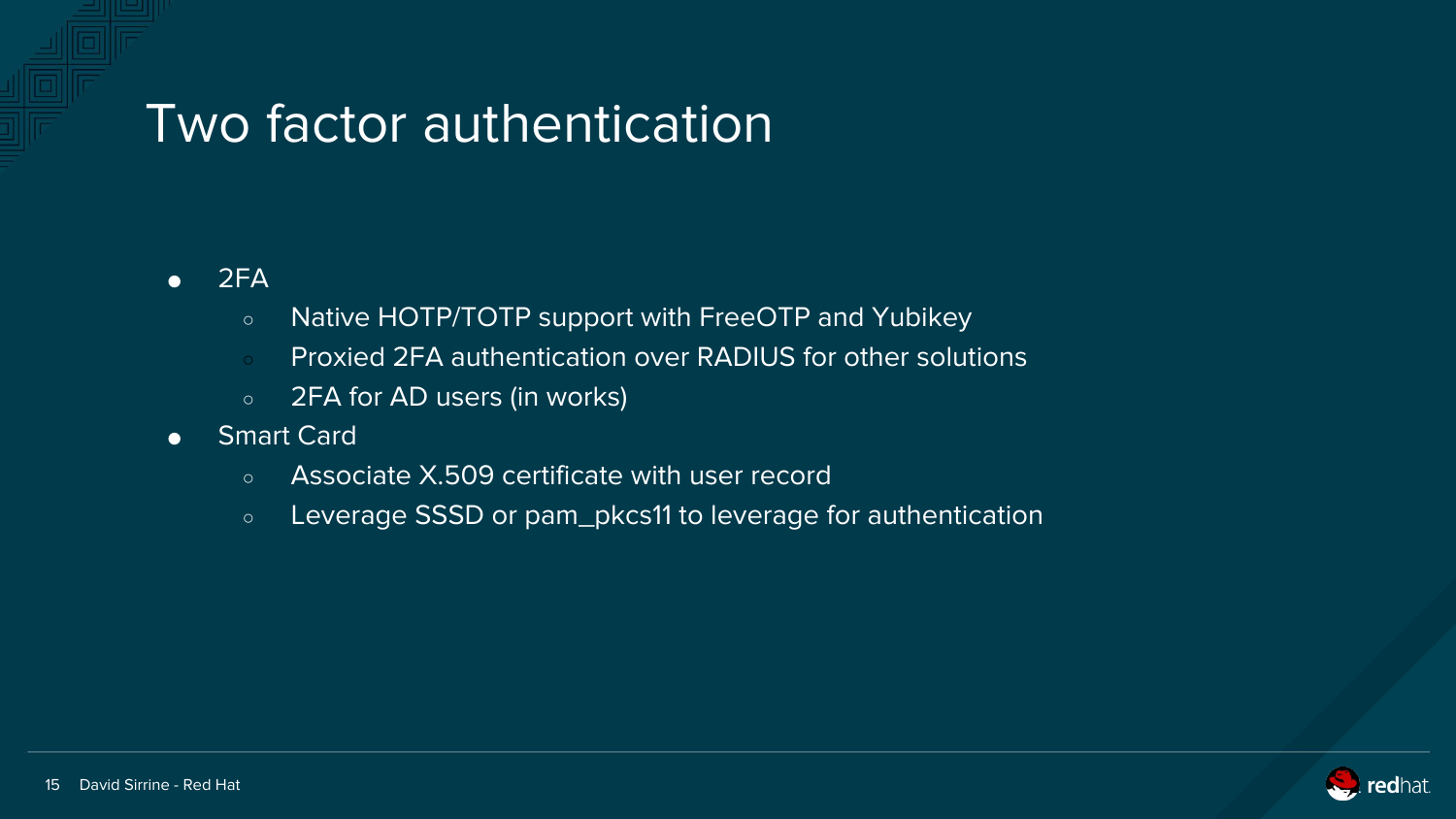# **DNS**

- DNS is optional but convenient
- Advantages (automation and security):
	- The SRV records get created automatically
	- Host records get created automatically when hosts are added
	- The clients can update their DNS records in a secure way (GSS-TSIG)
	- The admin can delegate management of the zones to whomever he likes
	- Built in DNSSEC support (Tech Preview in RHEL 7.2)
- Disadvantages:
	- You need to delegate a zone

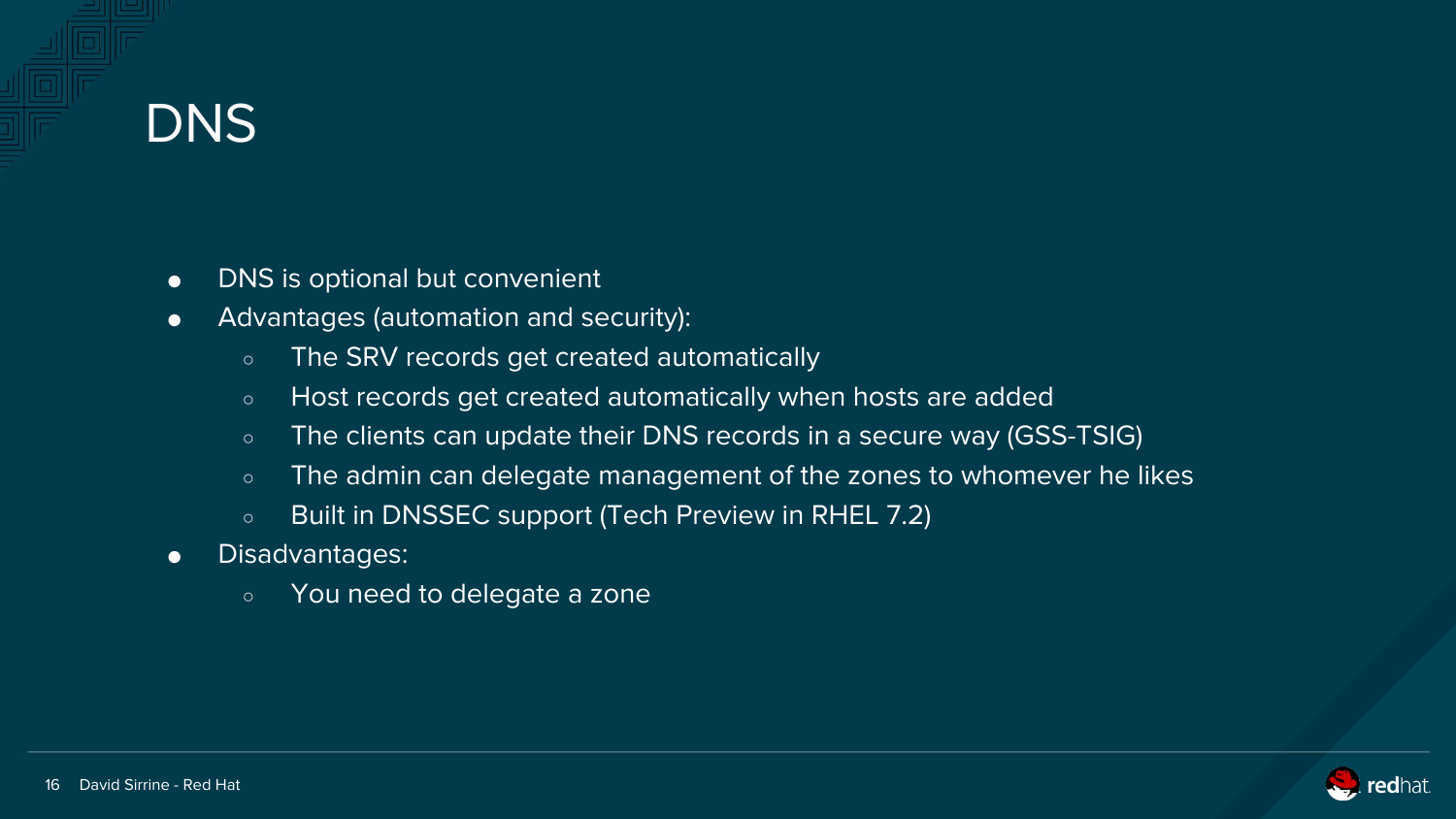#### **PKI**

- CA related capabilities
	- Certificate provisioning for users (new in RHEL-7.2), hosts and services
	- Multiple certificate profiles (new in RHEL-7.2)
	- Sub CAs (in works)
- CA deployment types
	- CA-less
	- Chained to other CA
	- Self-signed root
- Tool to change deployment type and rotate CA keys
	- Flexibility in deploying CAs on different replicas
- Key store (Vault) new in RHEL-7.2

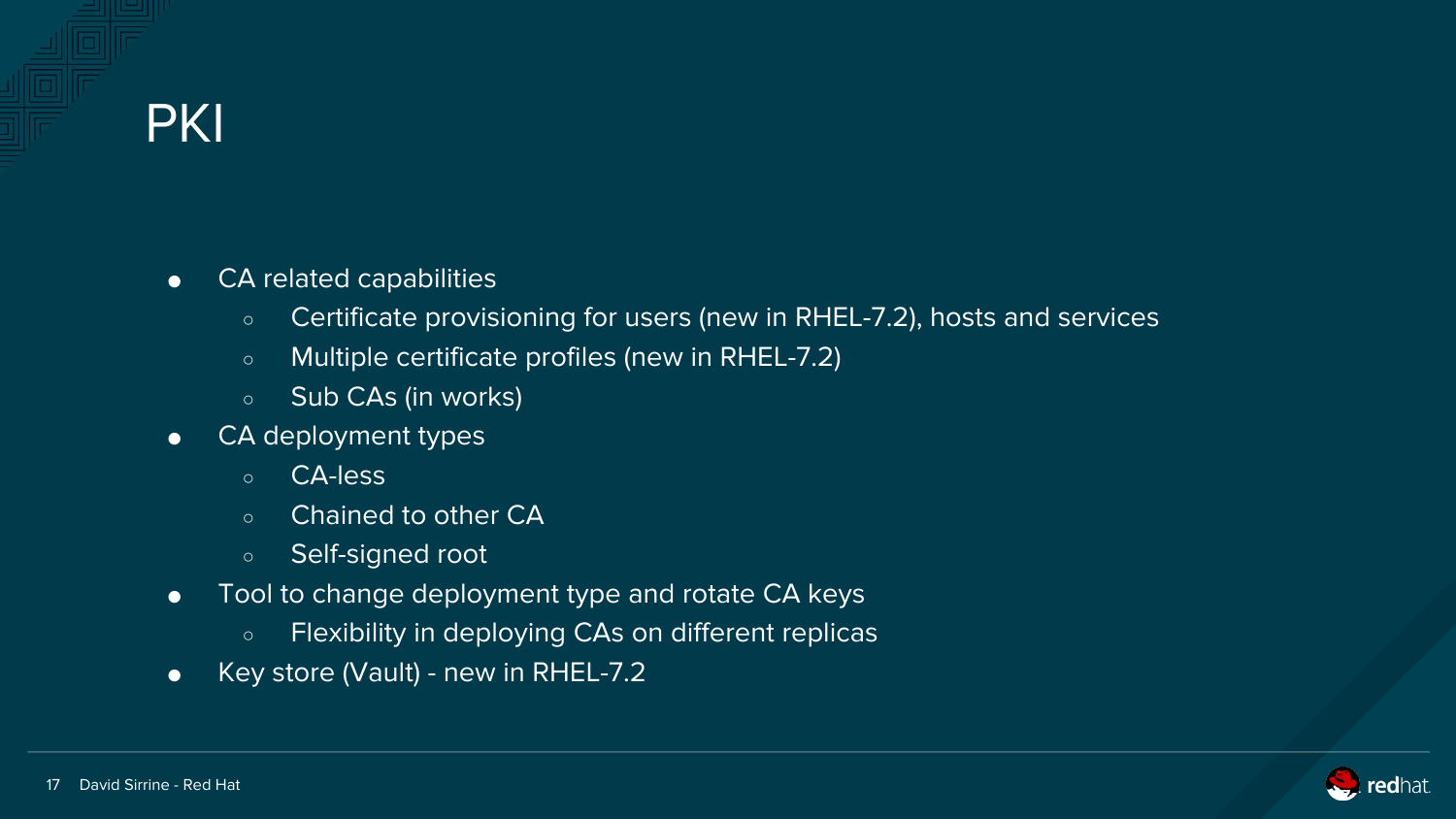#### Requisite Meme



# **AND YOU SHOULD FEEL** RAD

memegenerator.net

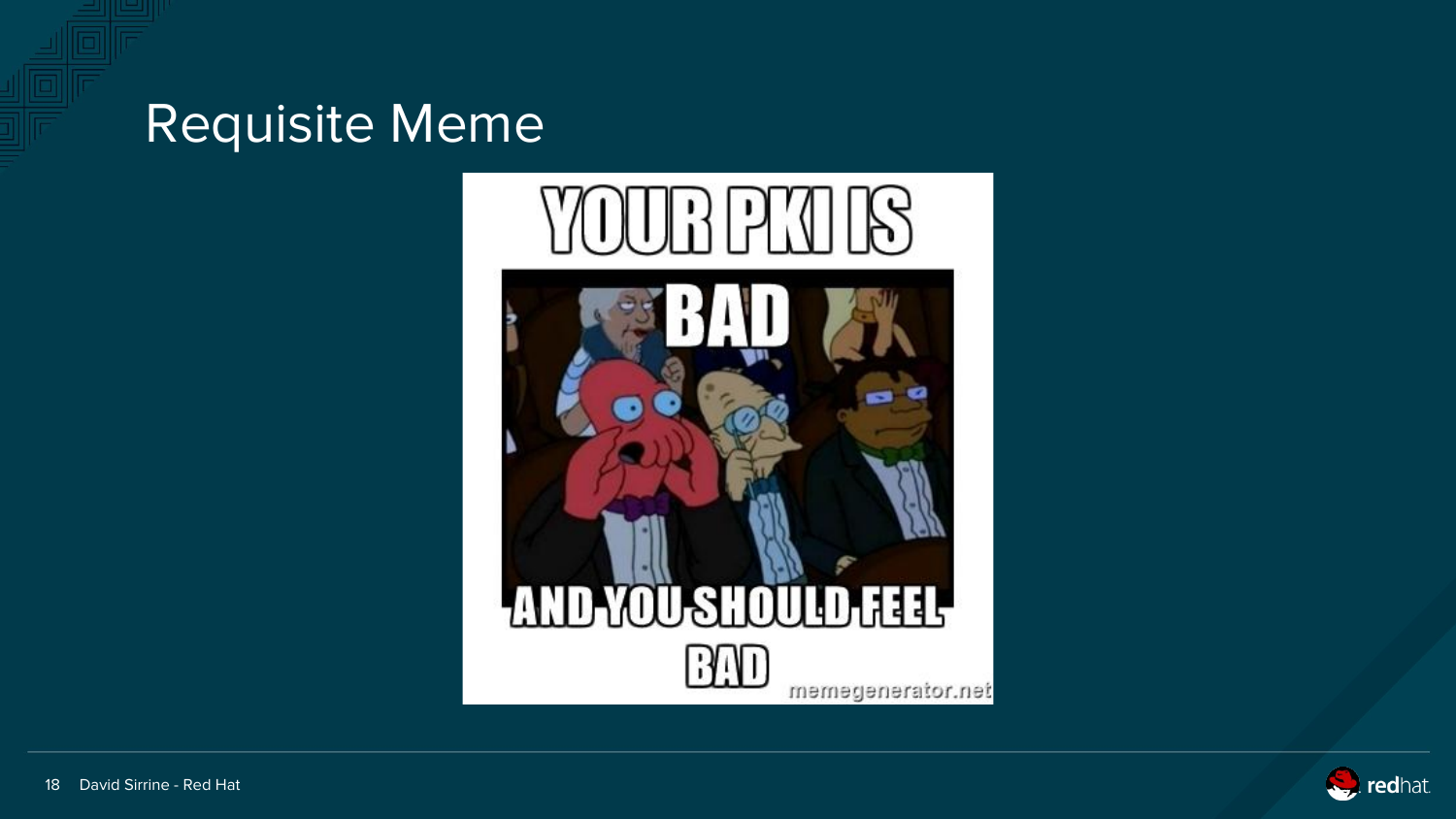# Managing Identities (GUI)

| <b>f</b> freeIPA    |                    |                |                    |                                       |            |               |  |  |  |  |
|---------------------|--------------------|----------------|--------------------|---------------------------------------|------------|---------------|--|--|--|--|
| Identity            | Policy             | Authentication |                    | Network Services<br><b>IPA Server</b> |            |               |  |  |  |  |
| <b>Users</b>        | <b>User Groups</b> | Hosts          | <b>Host Groups</b> | Netgroups                             | Services   | Automember ~  |  |  |  |  |
| User categories     |                    |                |                    | Active users                          |            |               |  |  |  |  |
| <b>Active users</b> |                    |                |                    |                                       |            |               |  |  |  |  |
| Stage users         |                    |                |                    | Search                                | Q          |               |  |  |  |  |
| Preserved users     |                    |                | С                  | User login                            | First name | Last name     |  |  |  |  |
|                     |                    |                |                    | admin                                 |            | Administrator |  |  |  |  |
|                     |                    |                |                    | employee                              | Test       | Employee      |  |  |  |  |
|                     |                    |                |                    | f.mikleson                            | Freva      | Mikleson      |  |  |  |  |

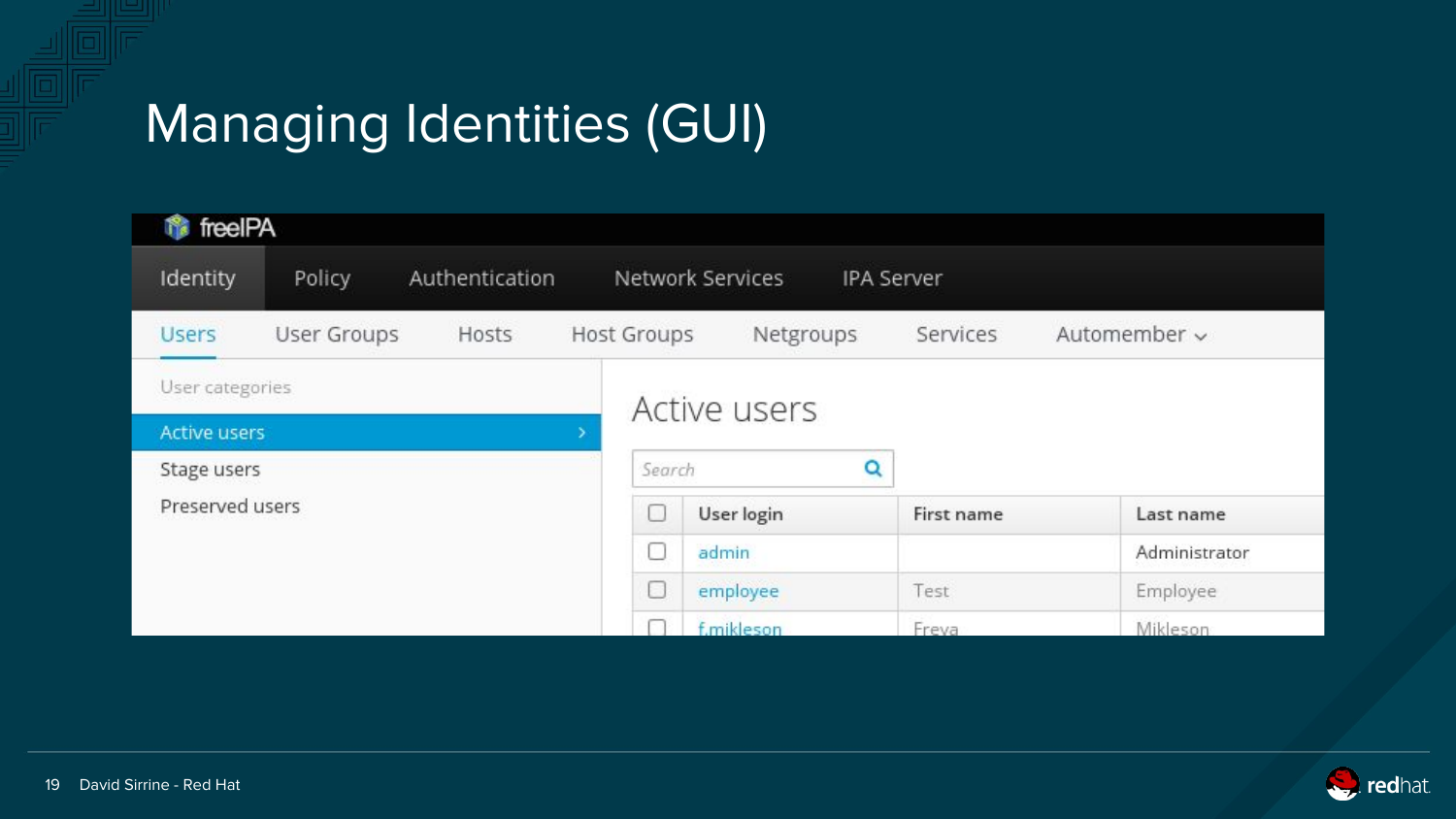# Managing Policy (GUI)

|                                  | <b>命</b> freeIPA                           |        |  |                |                  |                   |                                                  |  |  |  |
|----------------------------------|--------------------------------------------|--------|--|----------------|------------------|-------------------|--------------------------------------------------|--|--|--|
| Identity                         |                                            | Policy |  | Authentication | Network Services | <b>IPA Server</b> |                                                  |  |  |  |
| Host Based Access Control ~      | Kerberos Ticket Policy                     |        |  |                |                  |                   |                                                  |  |  |  |
| <b>HBAC Rules</b><br>Search<br>Q |                                            |        |  |                |                  |                   |                                                  |  |  |  |
| $\Box$                           | Rule name                                  |        |  |                | <b>Status</b>    |                   | Description                                      |  |  |  |
| O                                | $\blacktriangleright$ Enabled<br>allow all |        |  |                |                  |                   | Allow all users to access any host from any host |  |  |  |
|                                  | Showing 1 to 1 of 1 entries.               |        |  |                |                  |                   |                                                  |  |  |  |



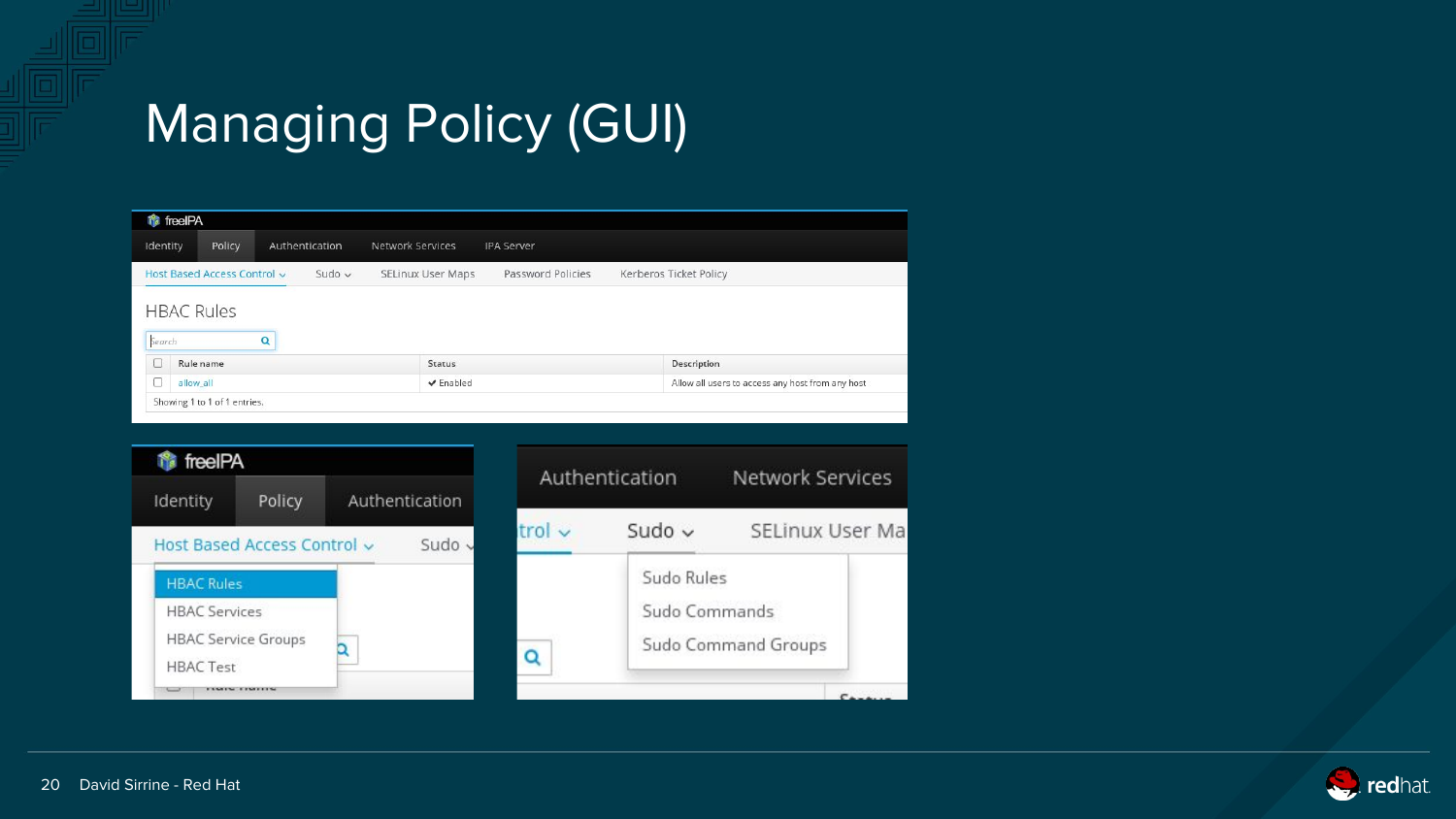# Managing Authentication (GUI)

| fireelPA             |                              |                      |                         |                           |                   |                        |                         |  |
|----------------------|------------------------------|----------------------|-------------------------|---------------------------|-------------------|------------------------|-------------------------|--|
| Identity<br>Policy   | Authentication               |                      | Network Services        |                           | <b>IPA Server</b> |                        |                         |  |
| Certificates         | OTP Tokens<br>RADIUS Servers |                      |                         |                           |                   |                        |                         |  |
| Certificates         |                              |                      | Certificates            |                           |                   |                        |                         |  |
| Certificates         |                              |                      |                         |                           |                   |                        |                         |  |
| Certificate Profiles | Subject                      |                      | $\overline{\mathbf{v}}$ | Search                    | Q                 |                        |                         |  |
| <b>CA ACLS</b>       | ш                            | <b>Serial Number</b> |                         |                           |                   | Subject                |                         |  |
|                      | ⊓                            |                      |                         | CN=Certificate Authority, |                   |                        |                         |  |
|                      | $\Box$                       | $\overline{2}$       |                         |                           |                   | CN=OCSP Subsystem, O=L |                         |  |
|                      |                              |                      | R                       |                           |                   |                        | CN=ipa.demo1.freeipa.or |  |

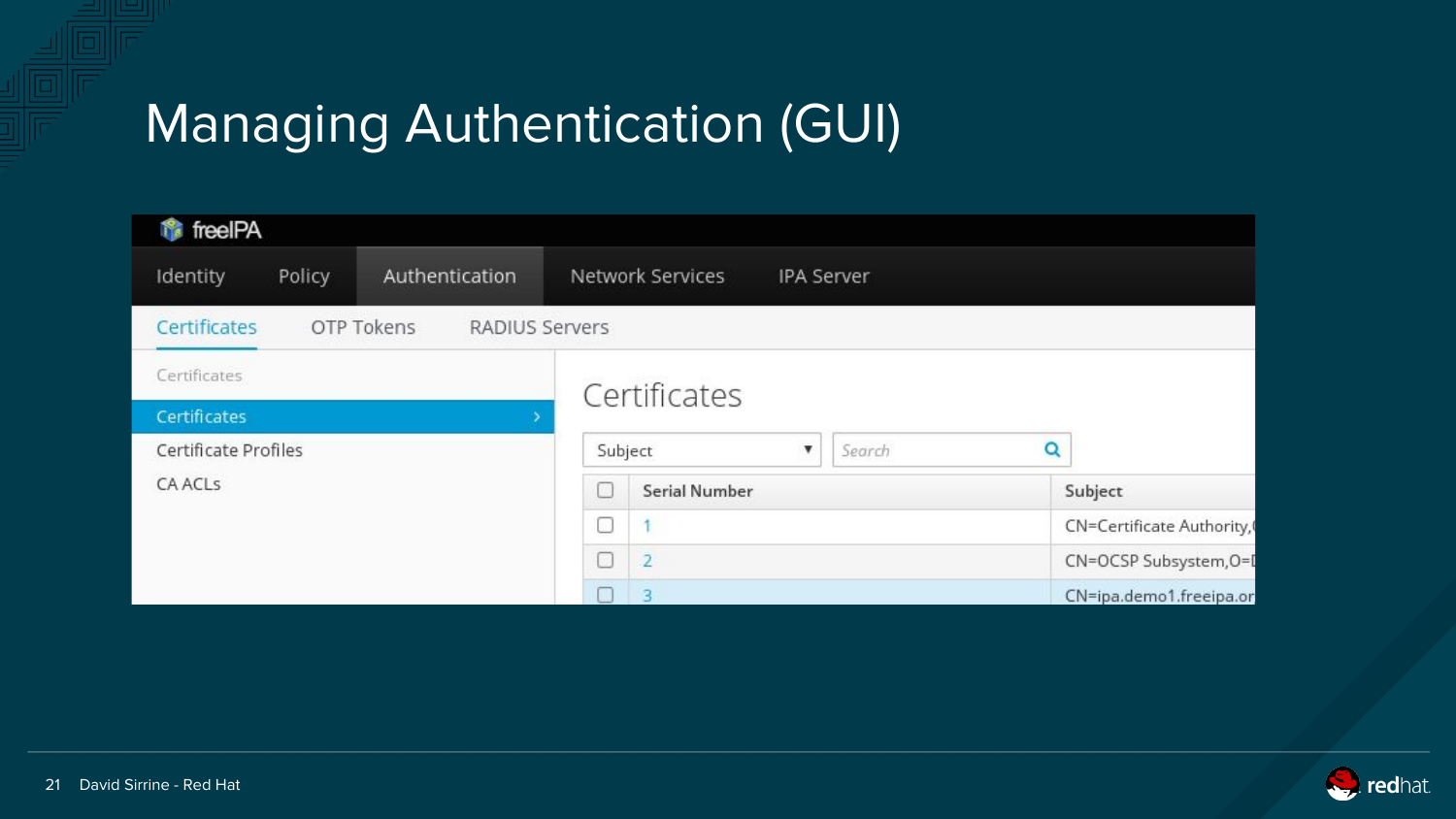# Managing Network Services (GUI)

|           | freeIPA                    |                |                         |                   |
|-----------|----------------------------|----------------|-------------------------|-------------------|
| Identity  | Policy                     | Authentication | <b>Network Services</b> | <b>IPA Server</b> |
| Automount | $DNS \vee$                 |                |                         |                   |
|           | <b>Automount Locations</b> |                |                         |                   |
|           |                            | Q              |                         |                   |
| Search    |                            |                |                         |                   |
|           | Location                   |                |                         |                   |
|           |                            |                |                         |                   |

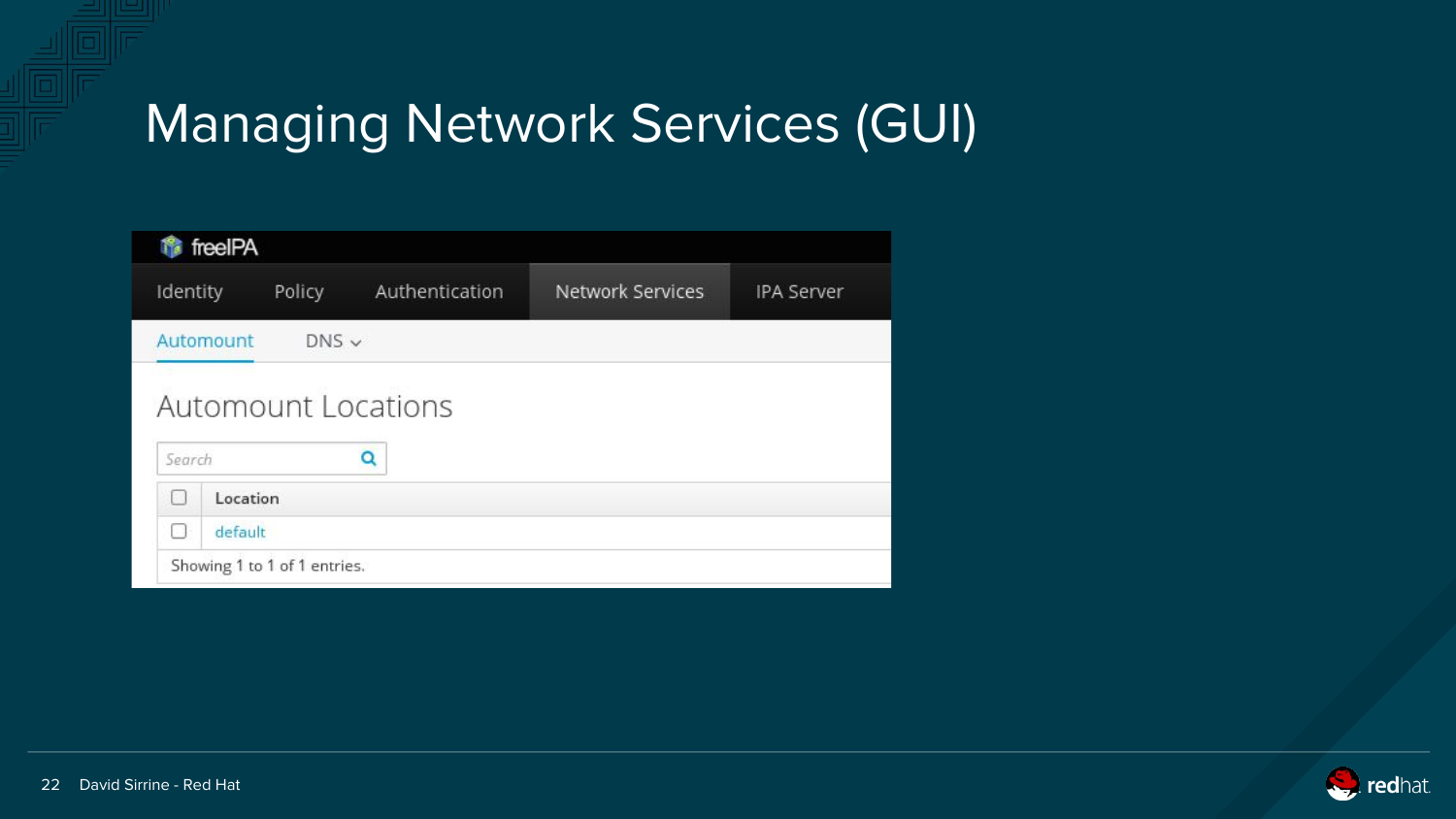# Managing the IPA server (GUI)

|                 | <b>命</b> freeIPA              |   |                  |                  |                      |               |                      |                                           |               |  |  |
|-----------------|-------------------------------|---|------------------|------------------|----------------------|---------------|----------------------|-------------------------------------------|---------------|--|--|
| Identity        | Policy                        |   | Authentication   | Network Services | IPA Server           |               |                      |                                           |               |  |  |
|                 | Role Based Access Control ~   |   | <b>ID Ranges</b> | <b>ID Views</b>  | <b>Realm Domains</b> | Trusts $\sim$ | Topology             | API browser                               | Configuration |  |  |
| Roles<br>Search |                               | Q |                  |                  |                      |               |                      |                                           |               |  |  |
| O               | Role name                     |   |                  |                  |                      |               |                      | Description                               |               |  |  |
| O               | <b>IT Security Specialist</b> |   |                  |                  |                      |               |                      | <b>IT Security Specialist</b>             |               |  |  |
| O               | <b>IT Specialist</b>          |   |                  |                  |                      |               | <b>IT Specialist</b> |                                           |               |  |  |
| c               | <b>Security Architect</b>     |   |                  |                  |                      |               | Security Architect   |                                           |               |  |  |
| $\Box$          | <b>User Administrator</b>     |   |                  |                  |                      |               |                      | Responsible for creating Users and Groups |               |  |  |
| C               | helpdesk                      |   |                  |                  |                      | Helpdesk      |                      |                                           |               |  |  |
|                 | Showing 1 to 5 of 5 entries.  |   |                  |                  |                      |               |                      |                                           |               |  |  |

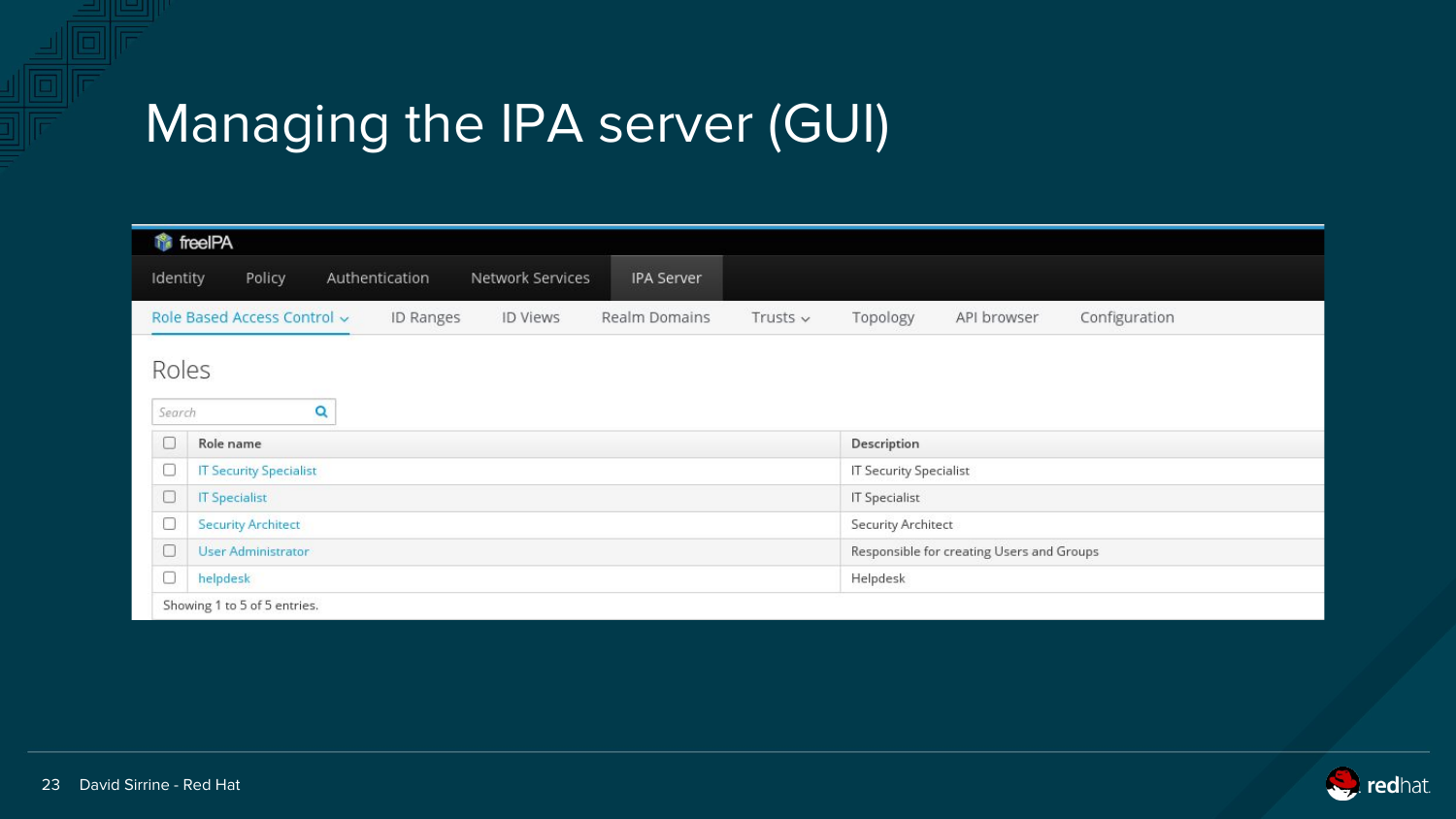#### So what about the CLI?

- Everything done through the GUI has an associated CLI command
- **•** Leverages API backend.
- Ipa <operation> <options>
- Examples:
	- Ipa user-add dsirrine --first David --last Sirrine
	- Ipa group-add foo --users=dsirrine
	- Ipa sudocmd-add --setattr=<attribute>

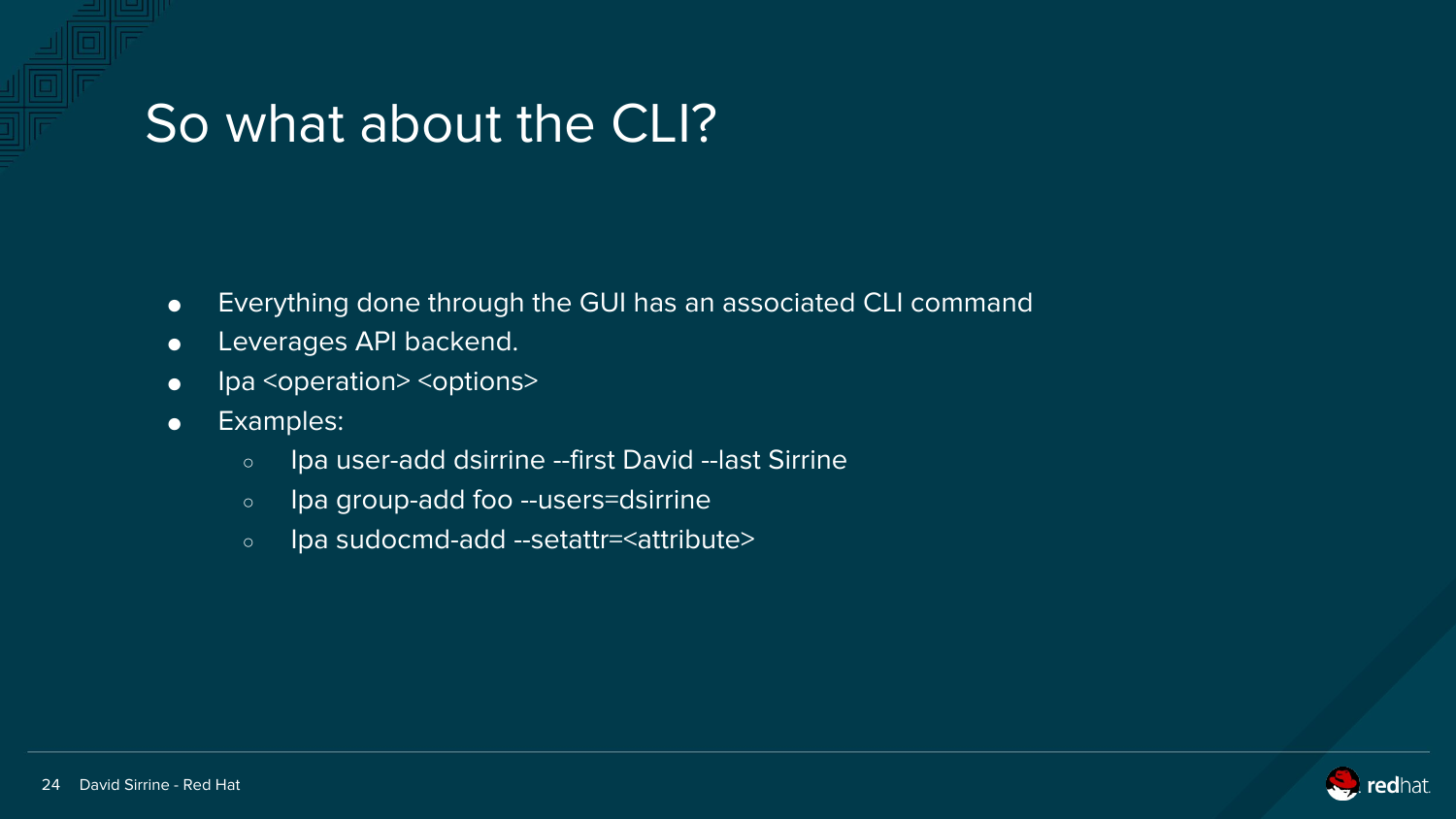### **SSSD**

- SSSD = System Security Services Daemon
- SSSD is a service used to retrieve information from a central identity management system.
- SSSD connects a Linux system to a central identity store:
	- Active Directory
	- FreeIPA
	- Any other directory server
- Provides authentication and access control
- Credential caching

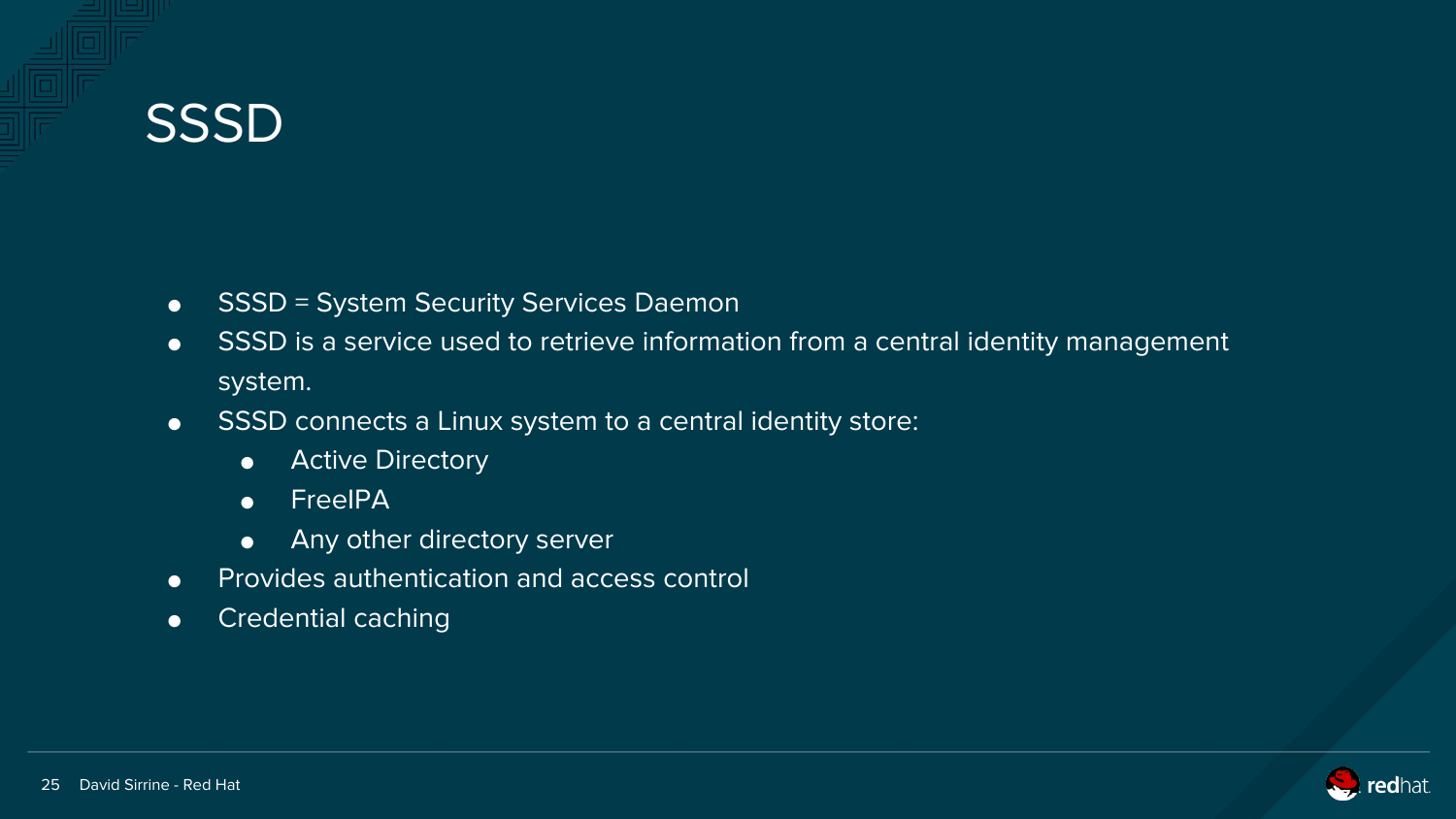#### SSSD/FreeIPA Integration



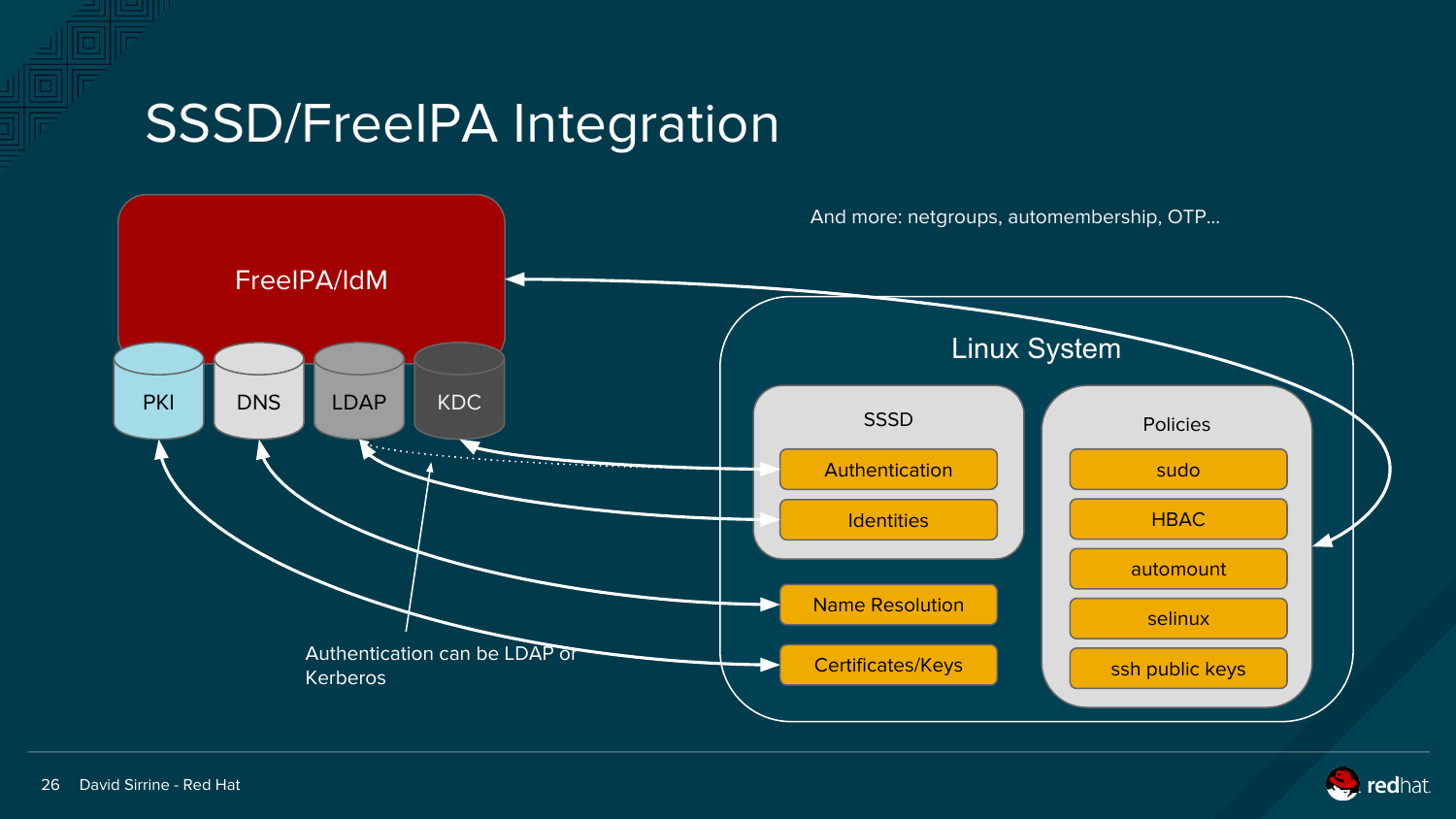### Realmd

- Component of Linux
- Main goal is to detect domain environment using DNS (detection)
	- AD
	- FreeIPA
	- Kerberos
- Join system to the domain (using SSSD or Winbind)
- Do it in one command or click
- Availability: command line, D-BUS interface, system installer, desktop
	- realm {join, leave, list, trust}

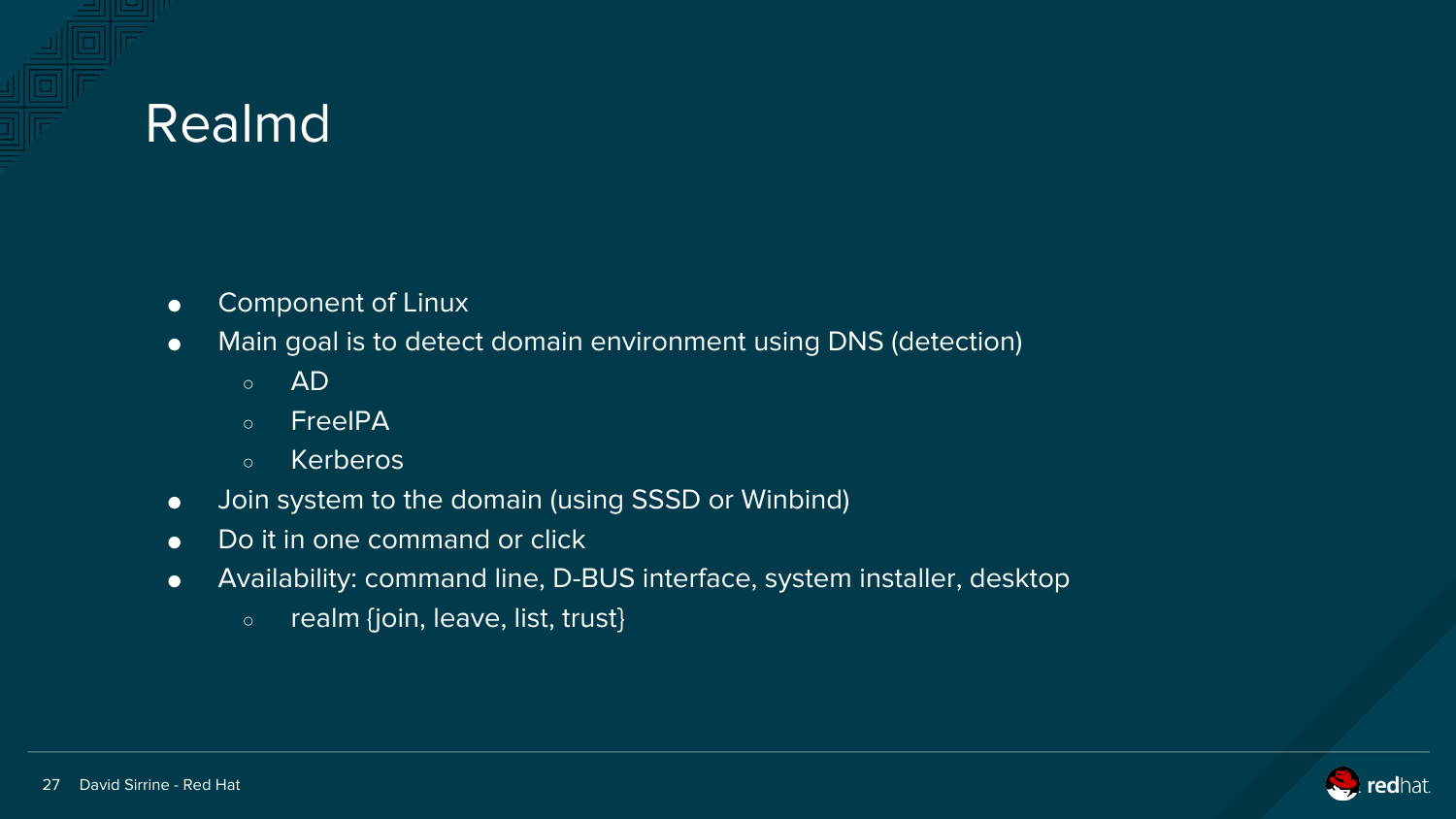

# Active Directory Integration

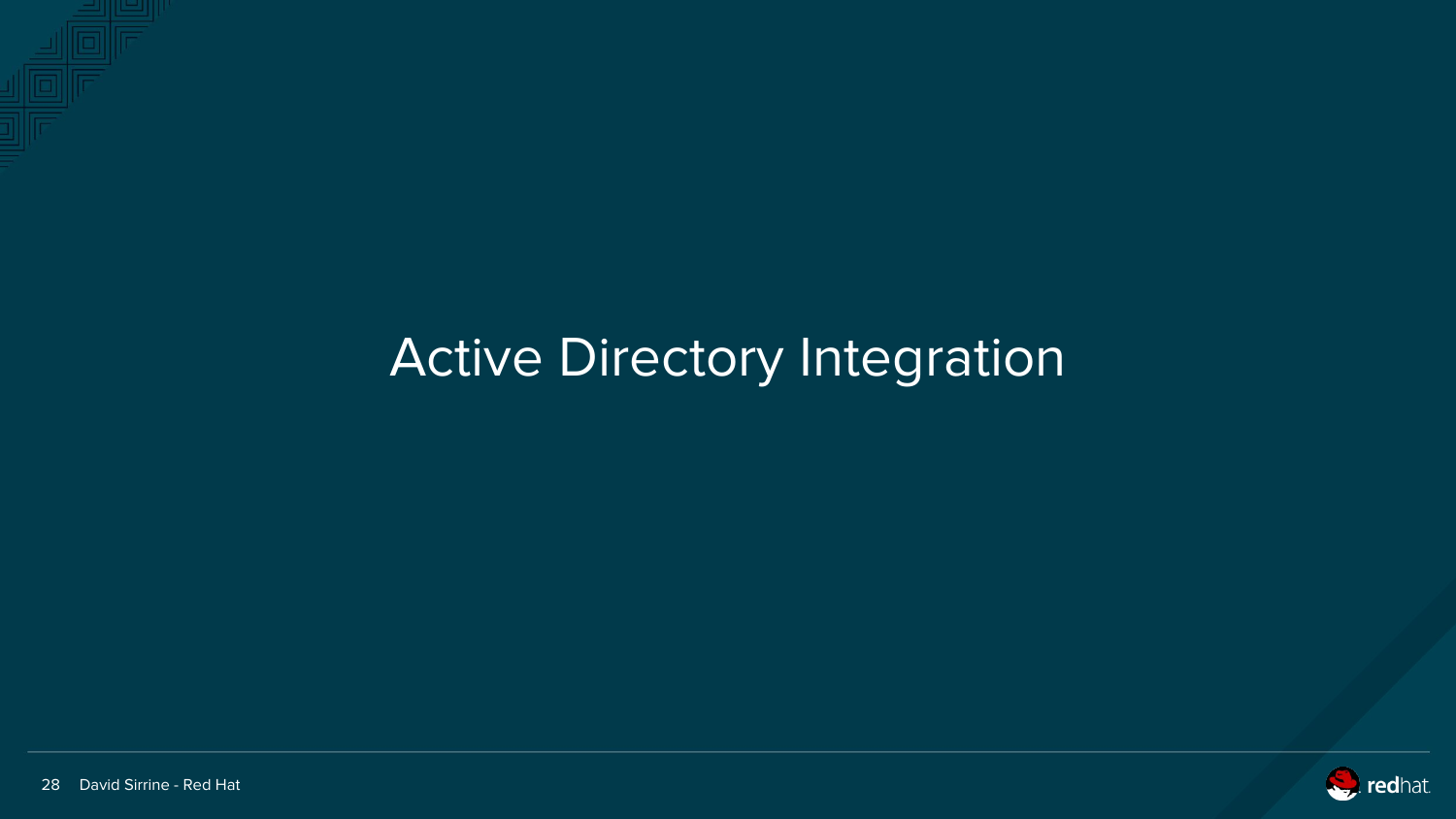#### SSSD Based Direct Integration

AD can be extended to serve basic sudo and automount GPO support for HBAC is available Other policies are delivered via configuration files Can map AD SID to POSIX attributes or use SFU/IMU Can join system into AD domain (realmd) and managed locally or via a config server like Satellite or Puppet.Leverages native AD protocols and LDAP/Kerberos Active Directory Linux System DNS LDAP KDC SSSD **Policies** . . . . . . . . . . . . . . . . . Authentication sudo HBAC **Identities** automount Name Resolution selinux Authentication can be LDAP or ssh keys Kerberos

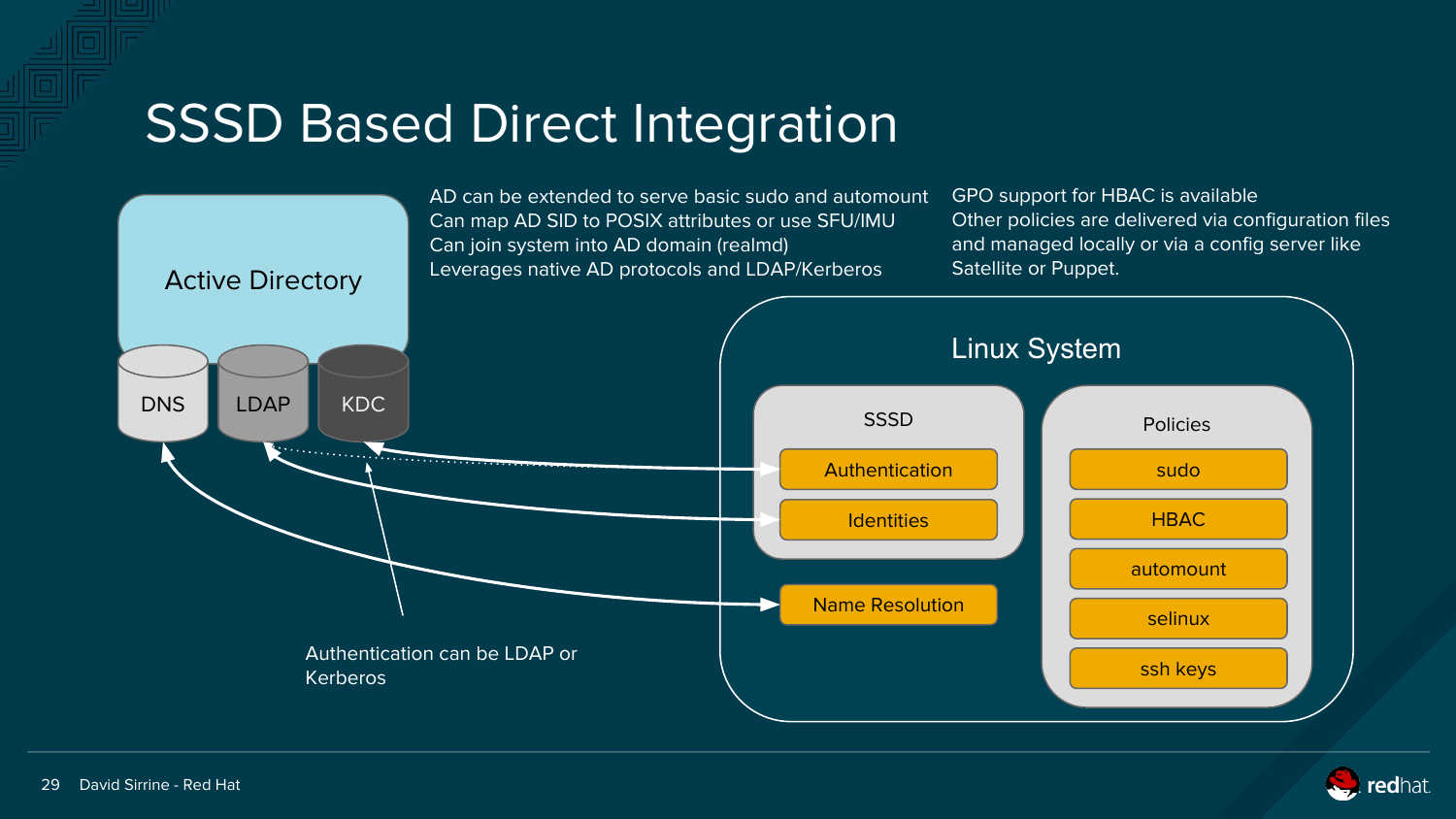# SSSD Based Direct Integration

Pros and Cons

- Pros:
	- Does not require SFU/IMU but can use them
	- Can be used with different identity sources
	- Support transitive trusts in AD domains and forest trusts with FreeIPA
	- Supports CIFS client and Samba FS integration
	- GPO for Windows based HBAC
- Cons:
	- No NTLM support, no support for AD forest trusts (yet)
	- No SSO with OTP
	- Not all policies are centrally managed

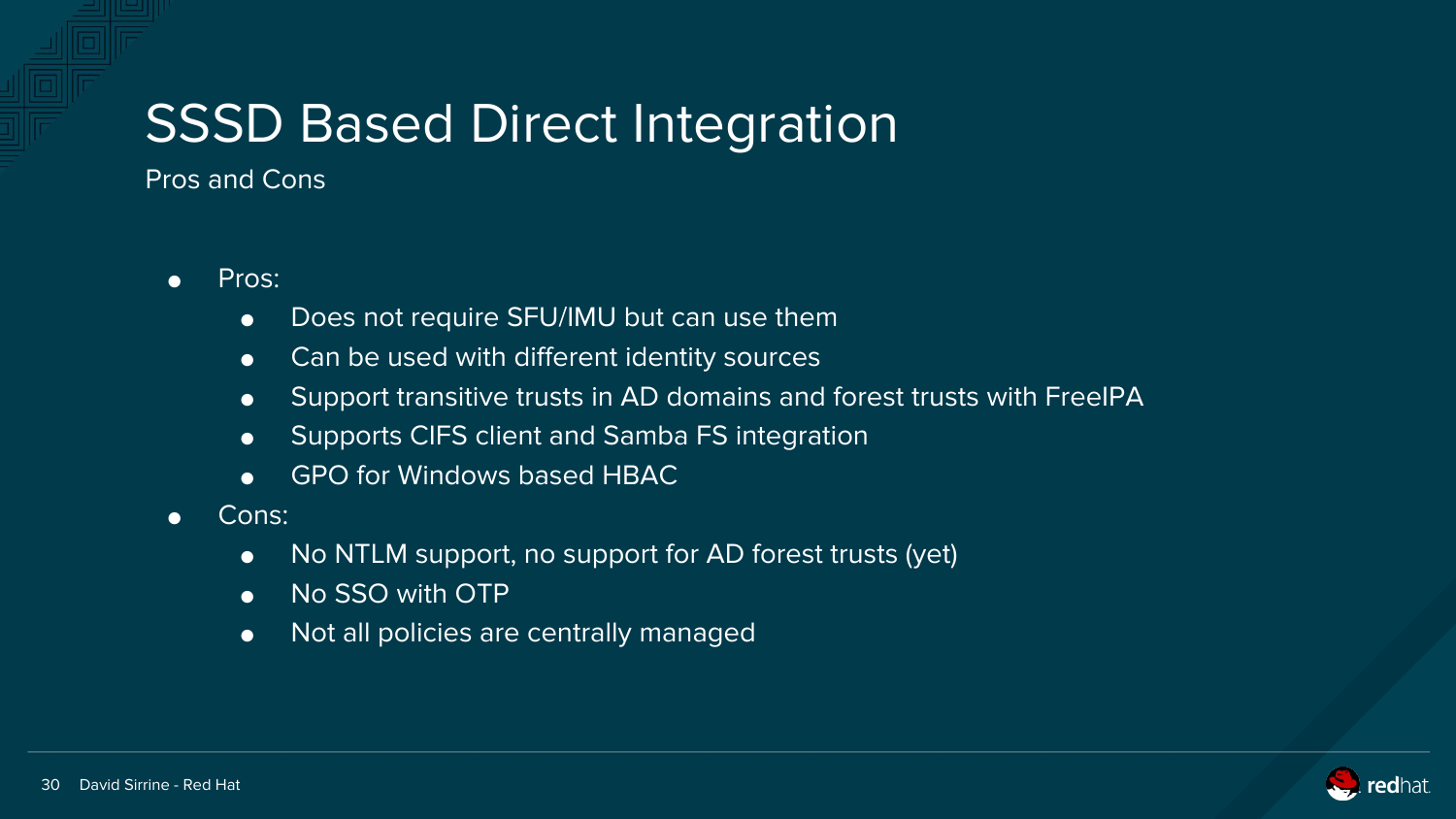





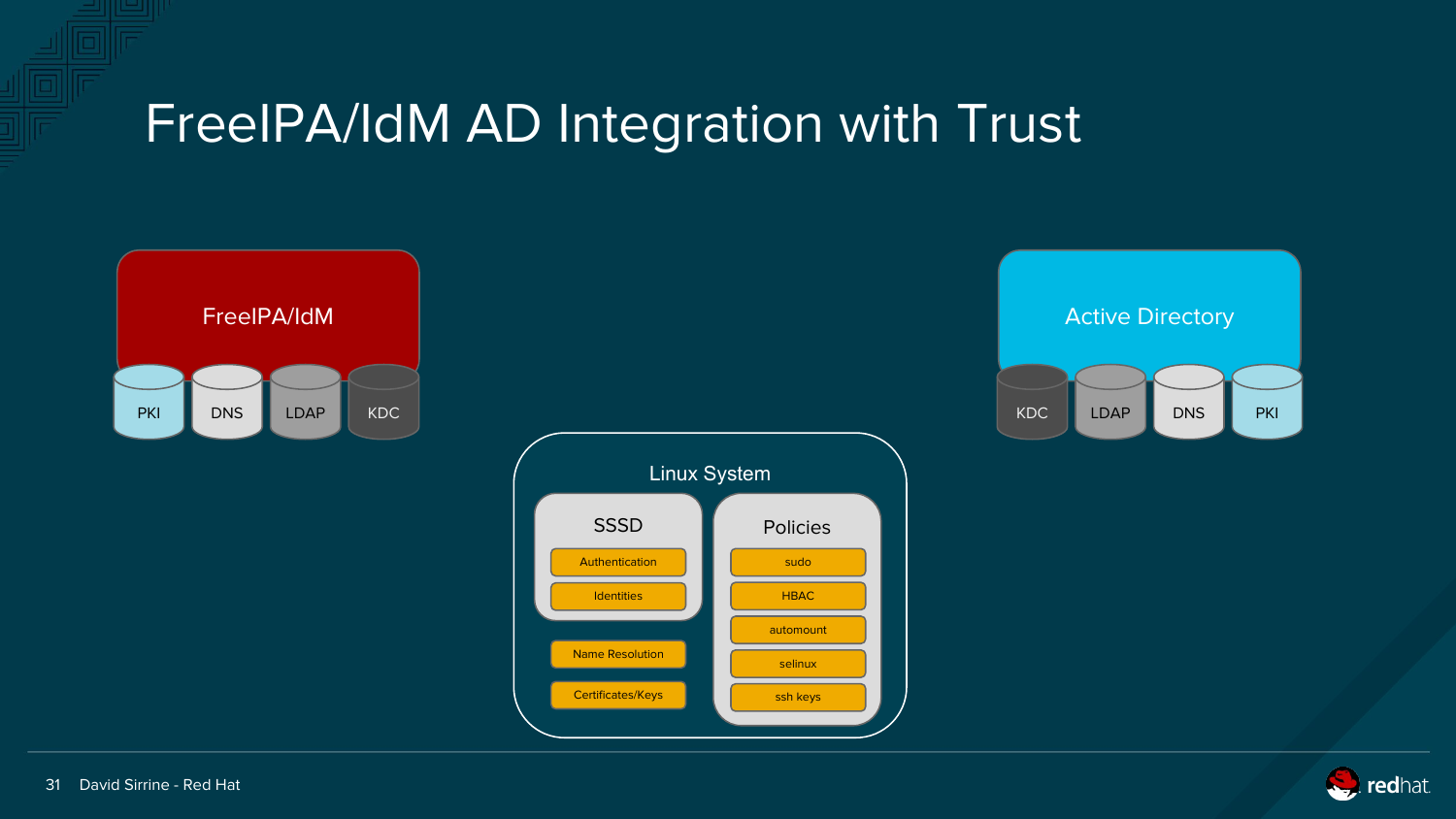

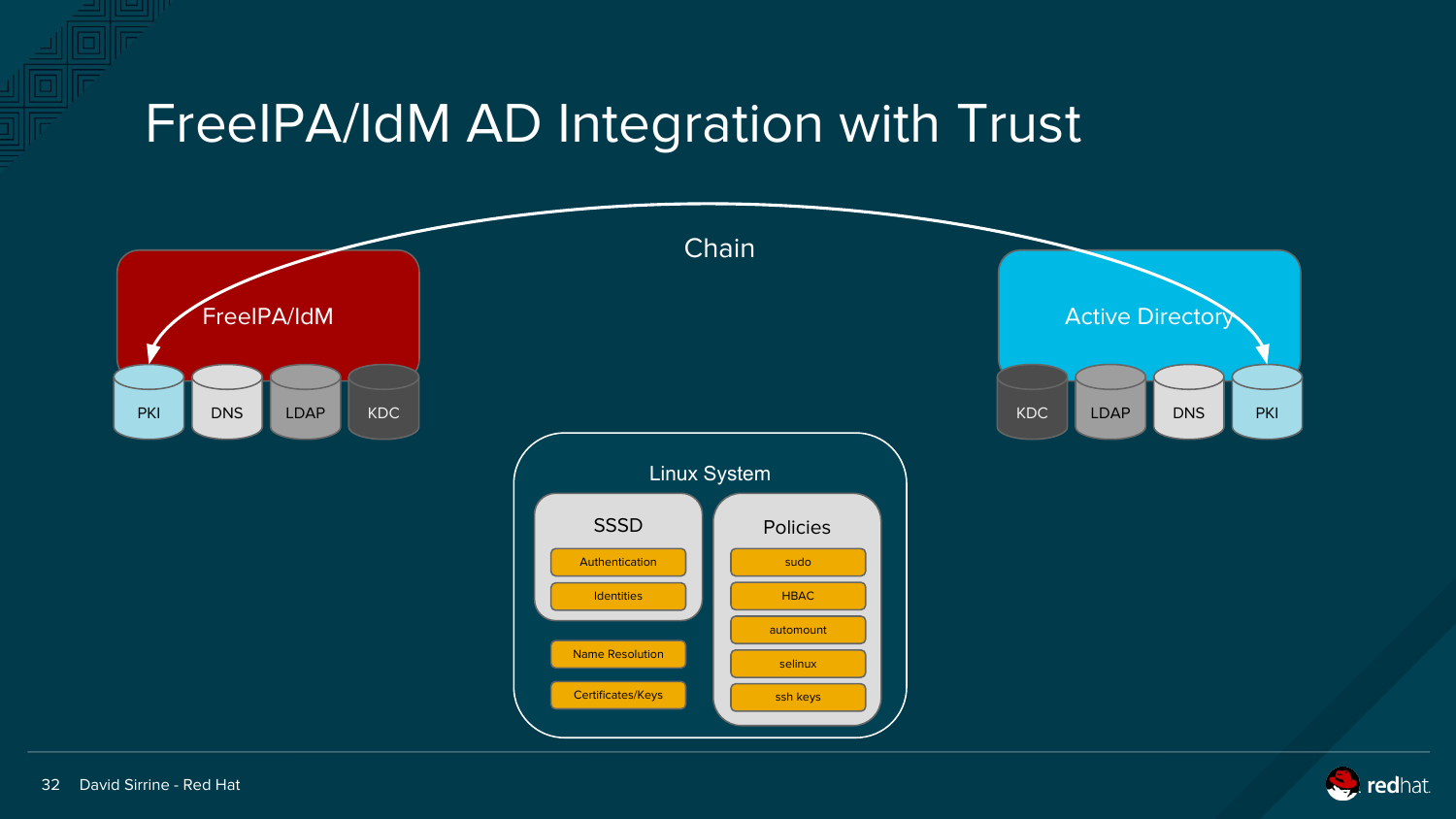

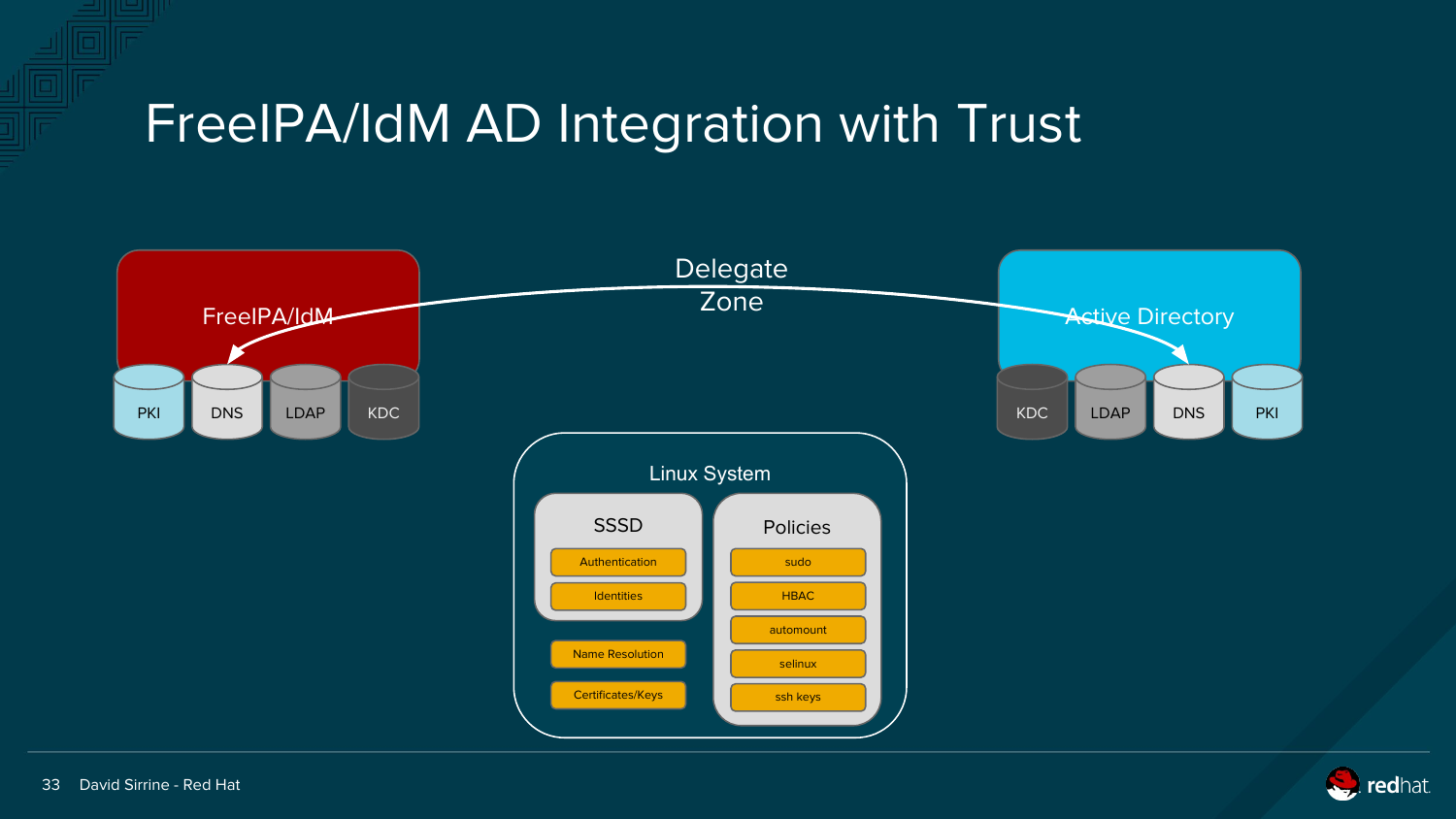

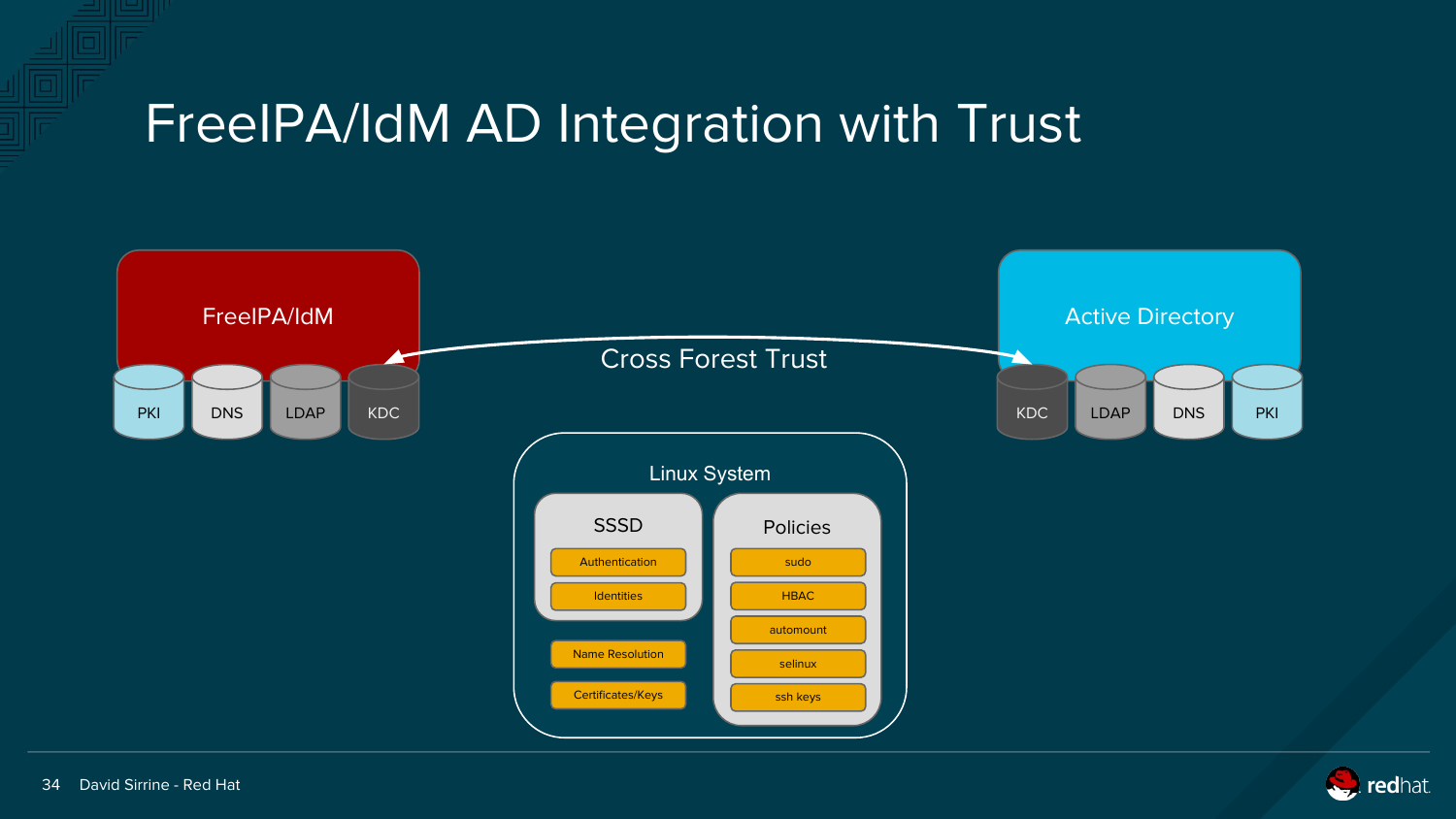

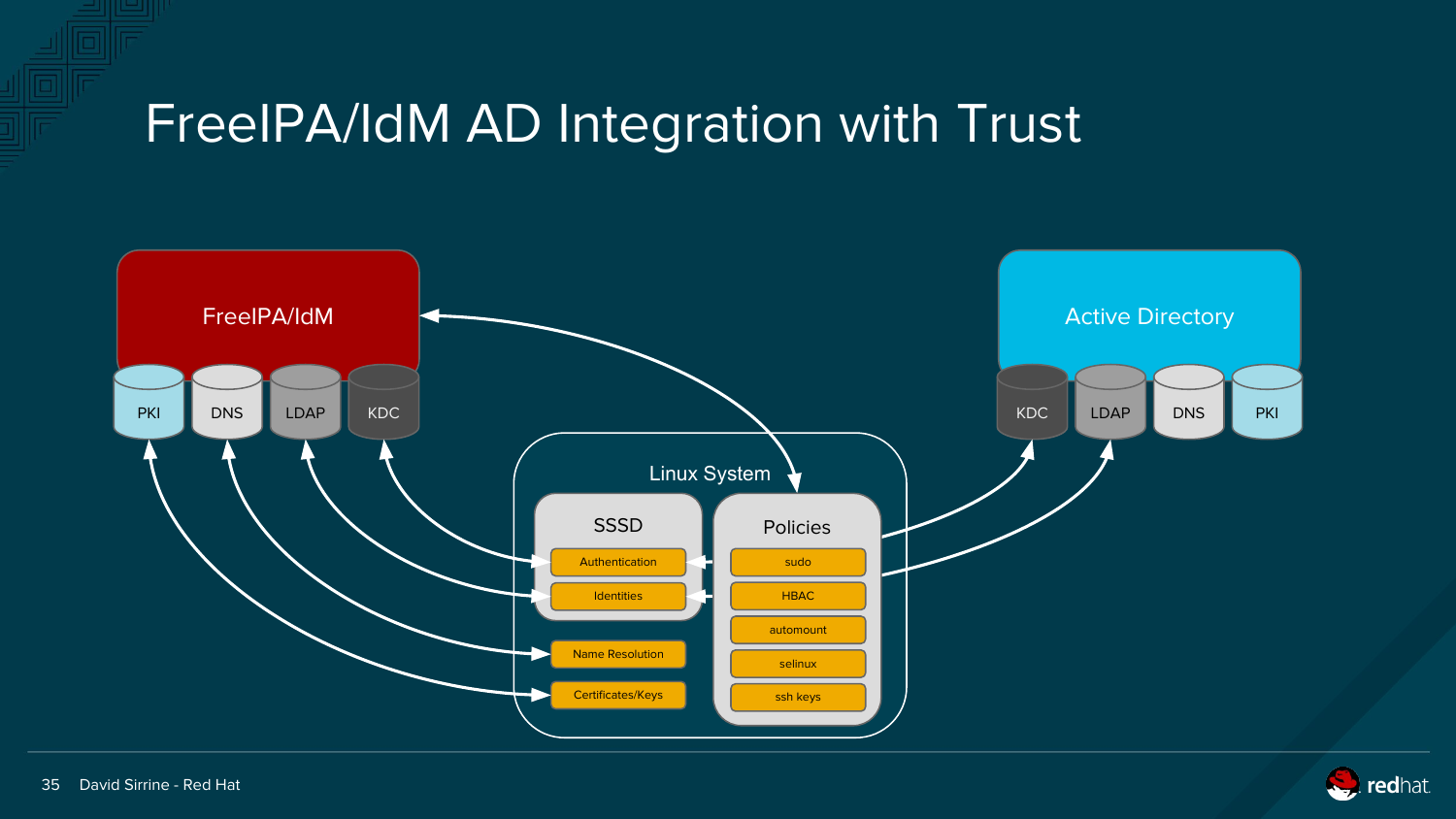#### Trust Based Solution

Pros and Cons

- Pros:
	- Reduces cost no CALs or 3rd party
	- o Policies are centrally managed
	- Gives control to Linux admins
	- Enabled independent growth of the Linux environment
	- No synchronization required
	- Authentication happens in AD
- Requirement:
	- Proper DNS setup

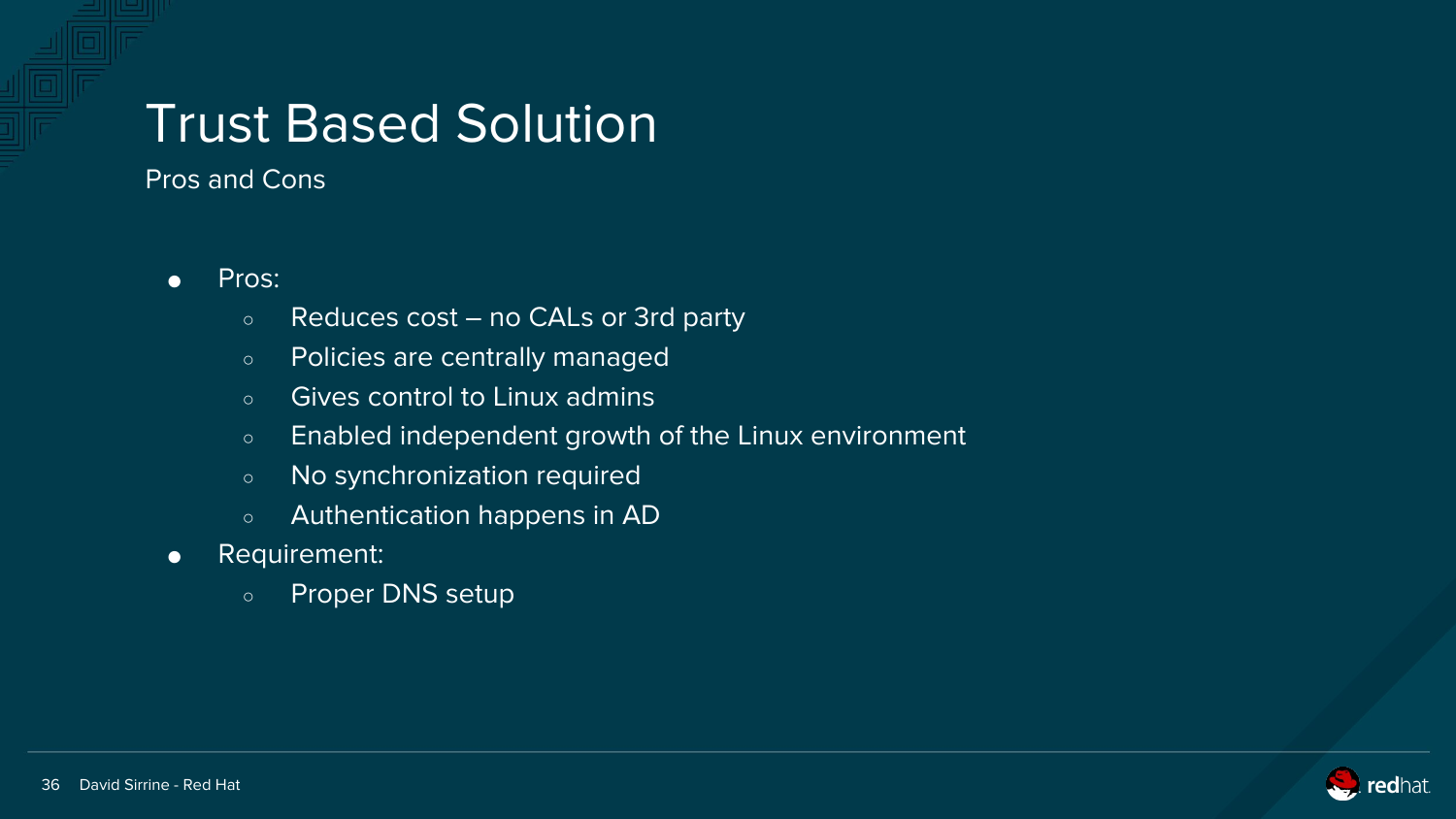# User Mapping

**Details** 

- Can leverage SFU/IMU for POSIX (brown field)
- Can do dynamic mapping of the SIDs to UIDs & GIDs (green field)
- **•** Static override with ID views

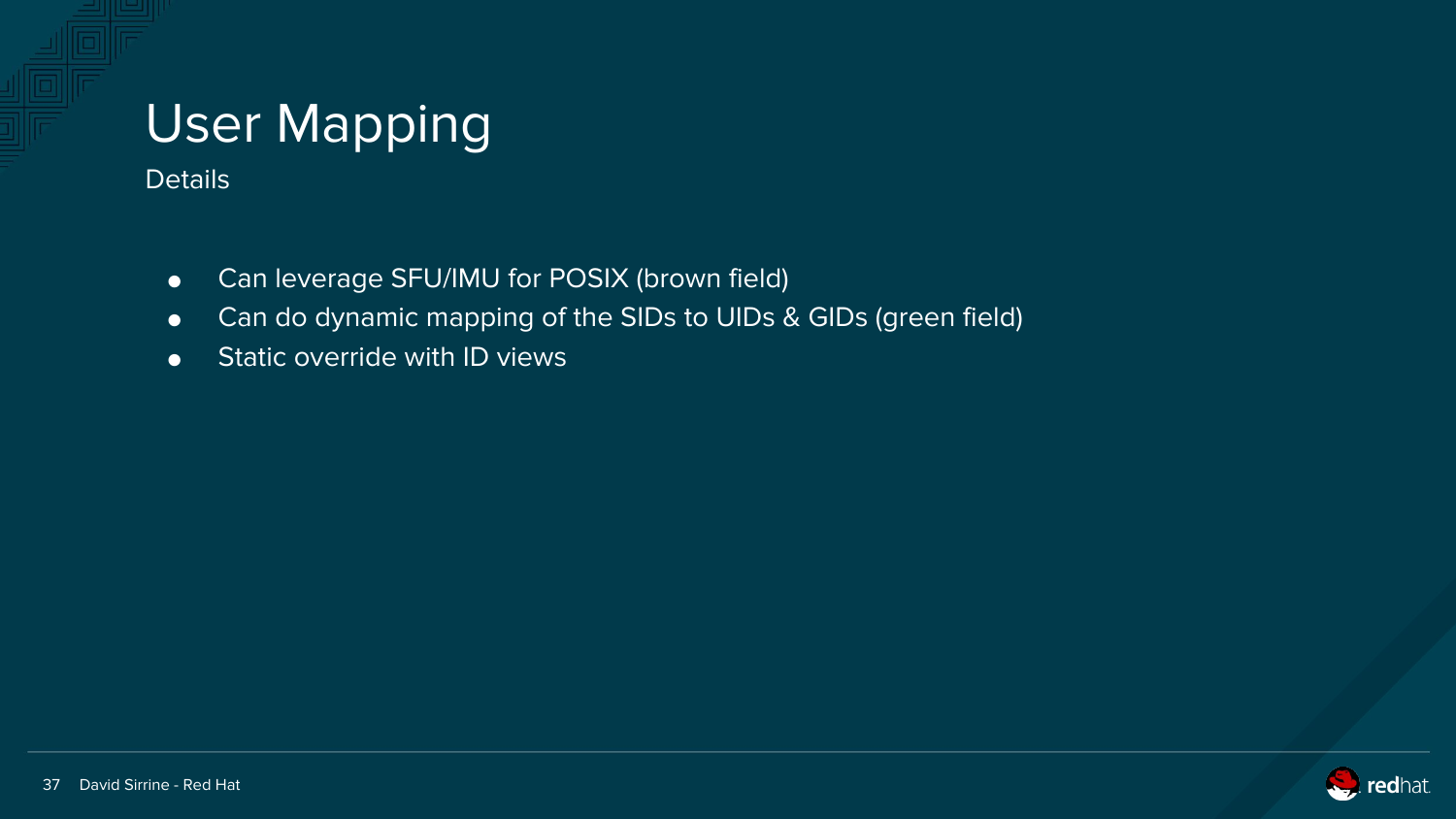# **Trust**

- **Details** 
	- Two-way and one-way trust (FreeIPA trusts AD)
		- AD/Samba DC trusting FreeIPA is on the roadmap
	- Trust agents (different behavior of different replicas)
	- Migration from the sync to trust

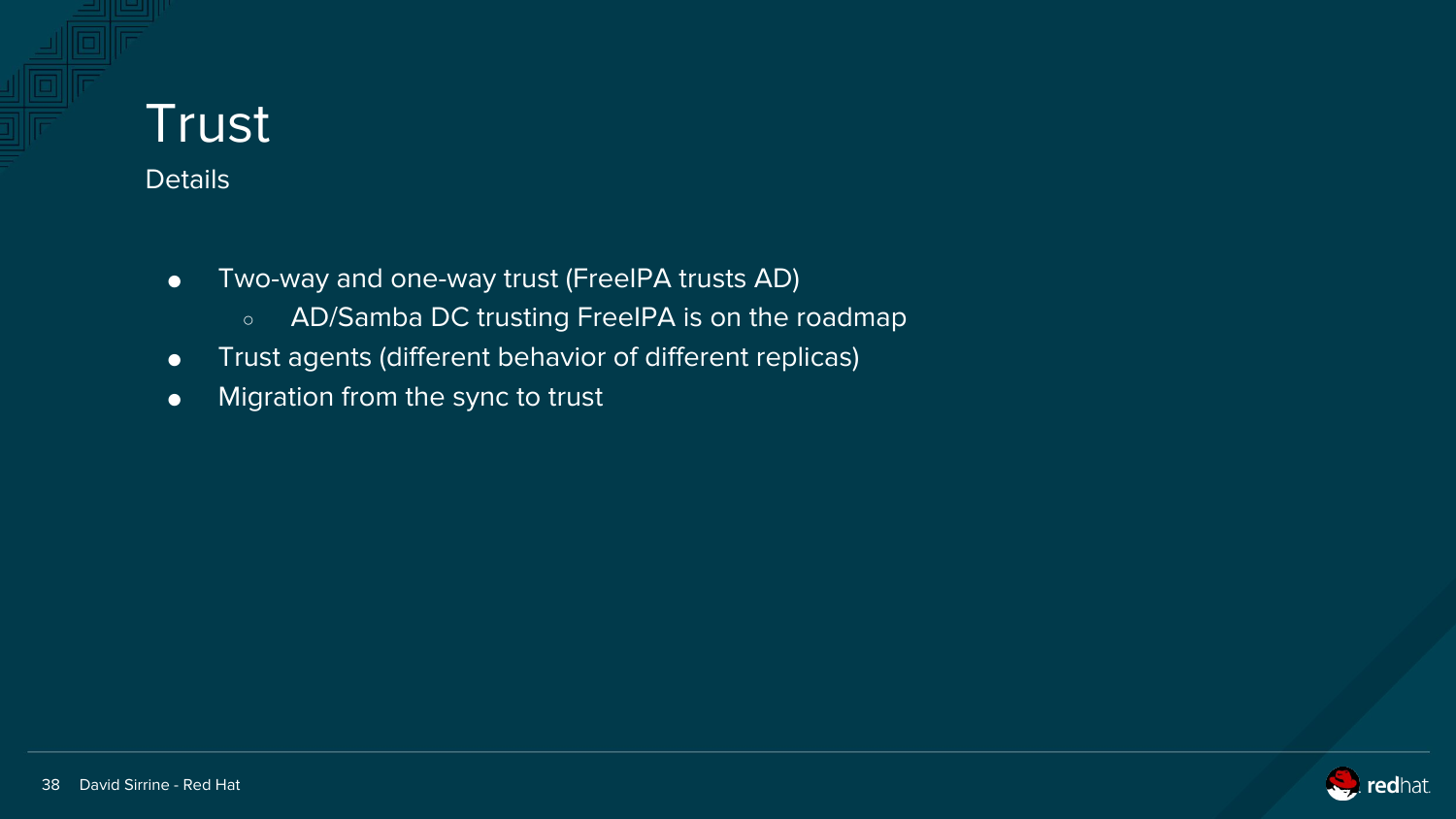#### Federated Identity with Ipsilon or Keycloak

- Bring your own Identity Provider (IDP)
- SAML, OpenID, OAUTH
- Allows for authentication with trusted credentials from outside source
	- You've seen it. "Log in with your Facebook now!"
- Think of connecting all your services with a single trusted identity

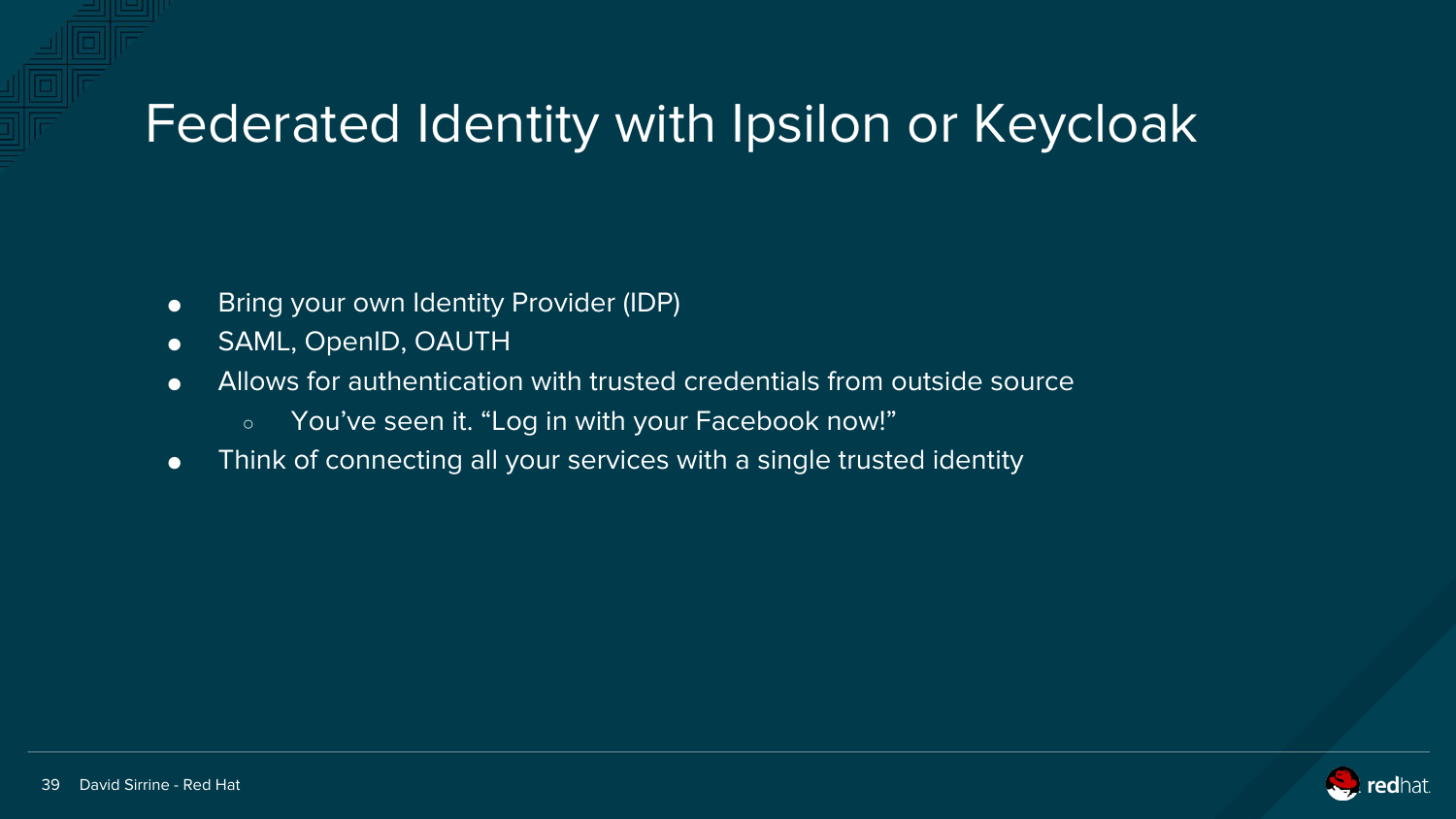### Interesting and upcoming

- Clevis and Tang
	- Asymmetric secret sharing based on environmental data
- pam\_hbac
	- Module that provides hbac support for Unix
- pam\_sudo
	- Module that provides sudo support for Unix

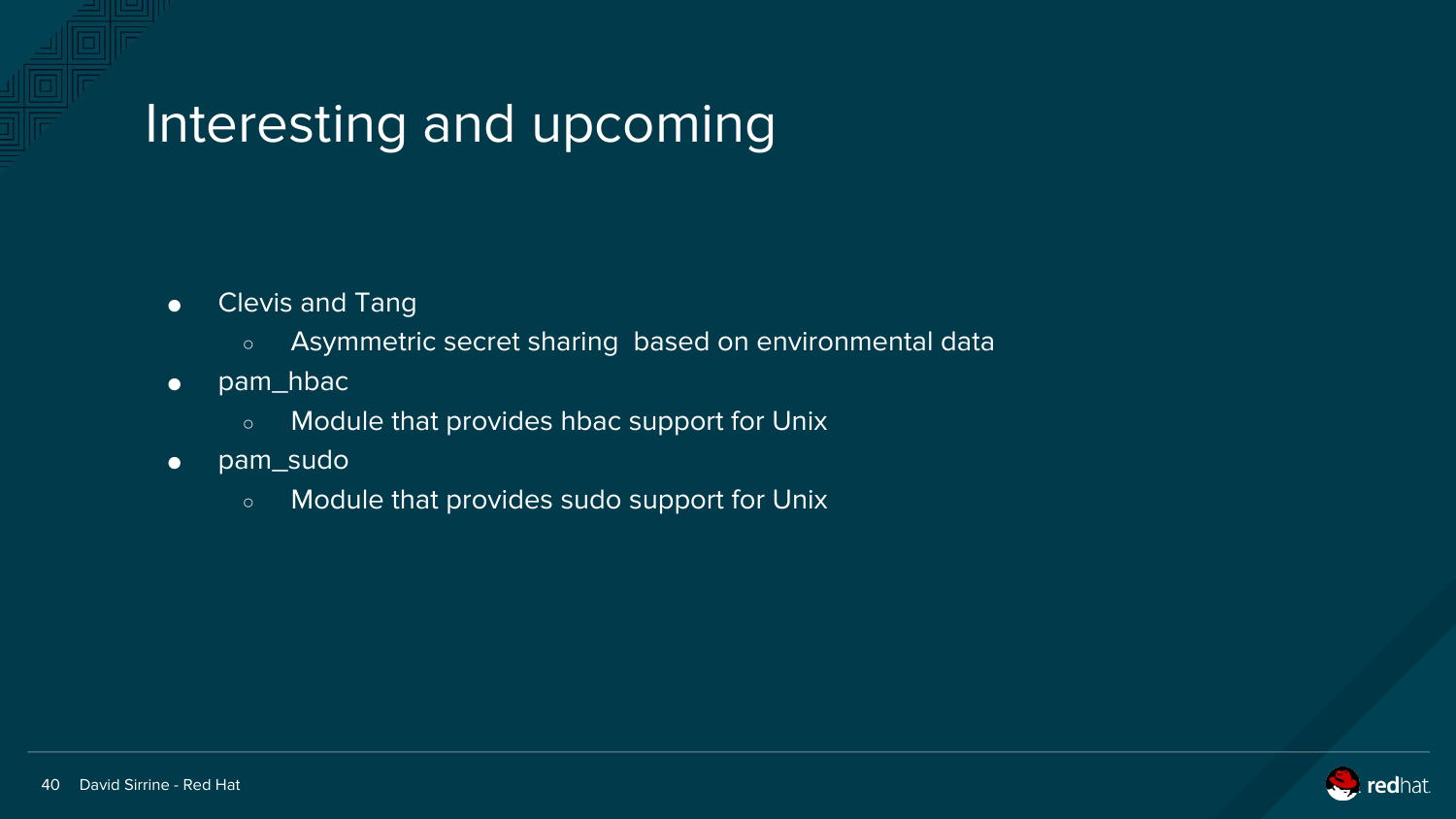

# Why is this all important?

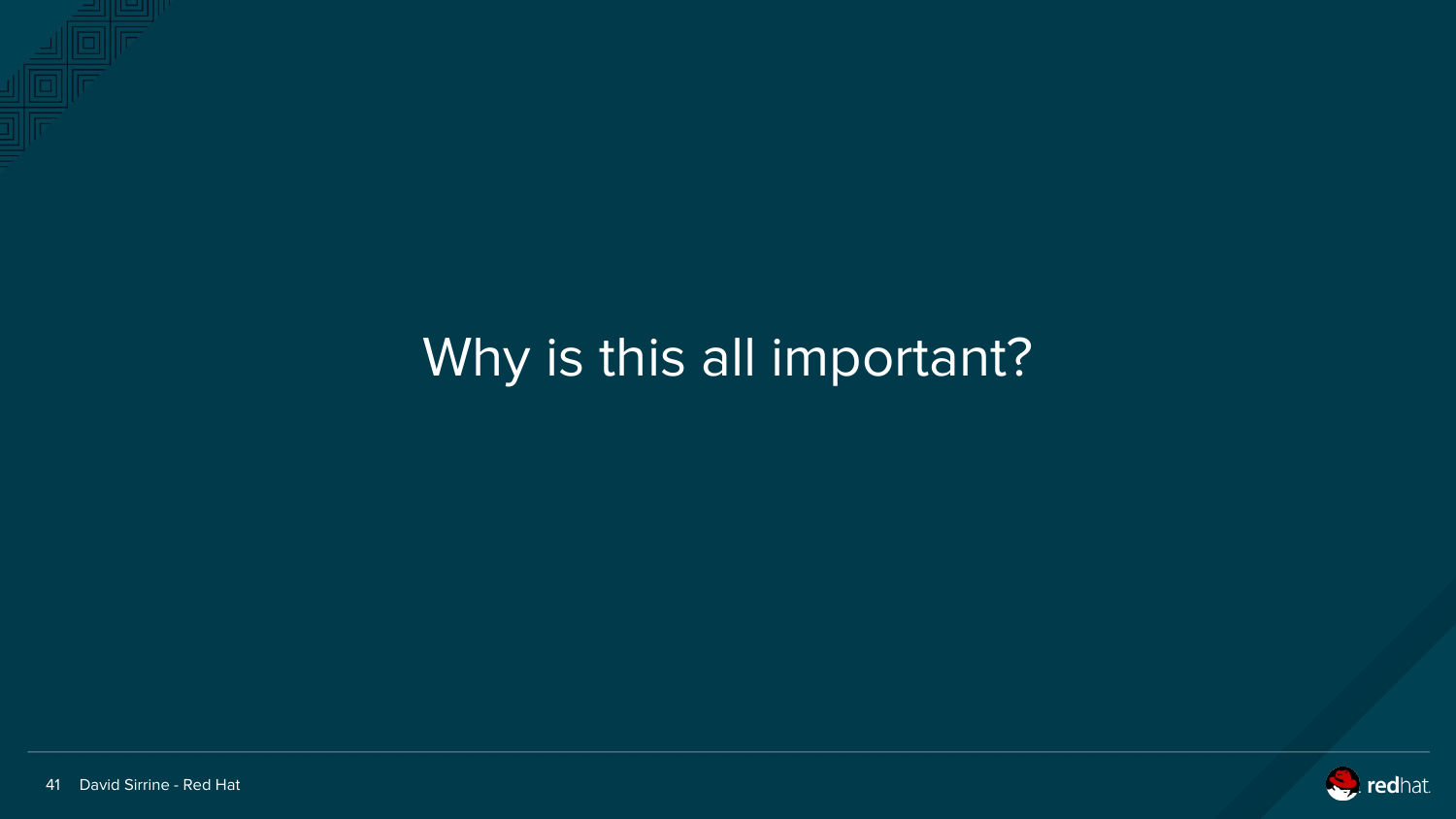#### Limit your known unknowns

- Solid Identity Management concepts and practices can limit your known unknowns
- Users, groups, hosts, services, policies… They're all tied together.

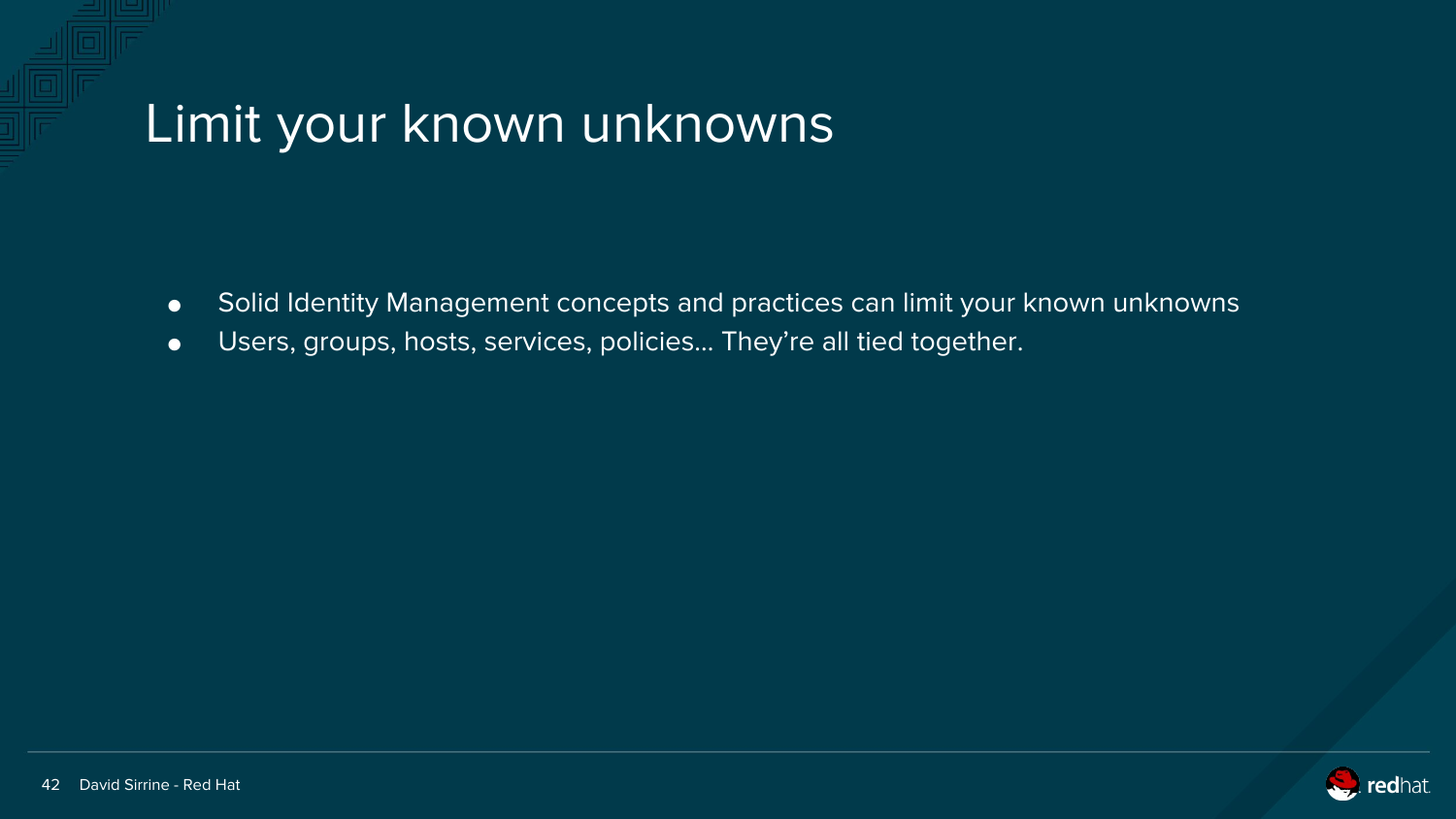# Putting the sexy back in Identity Management

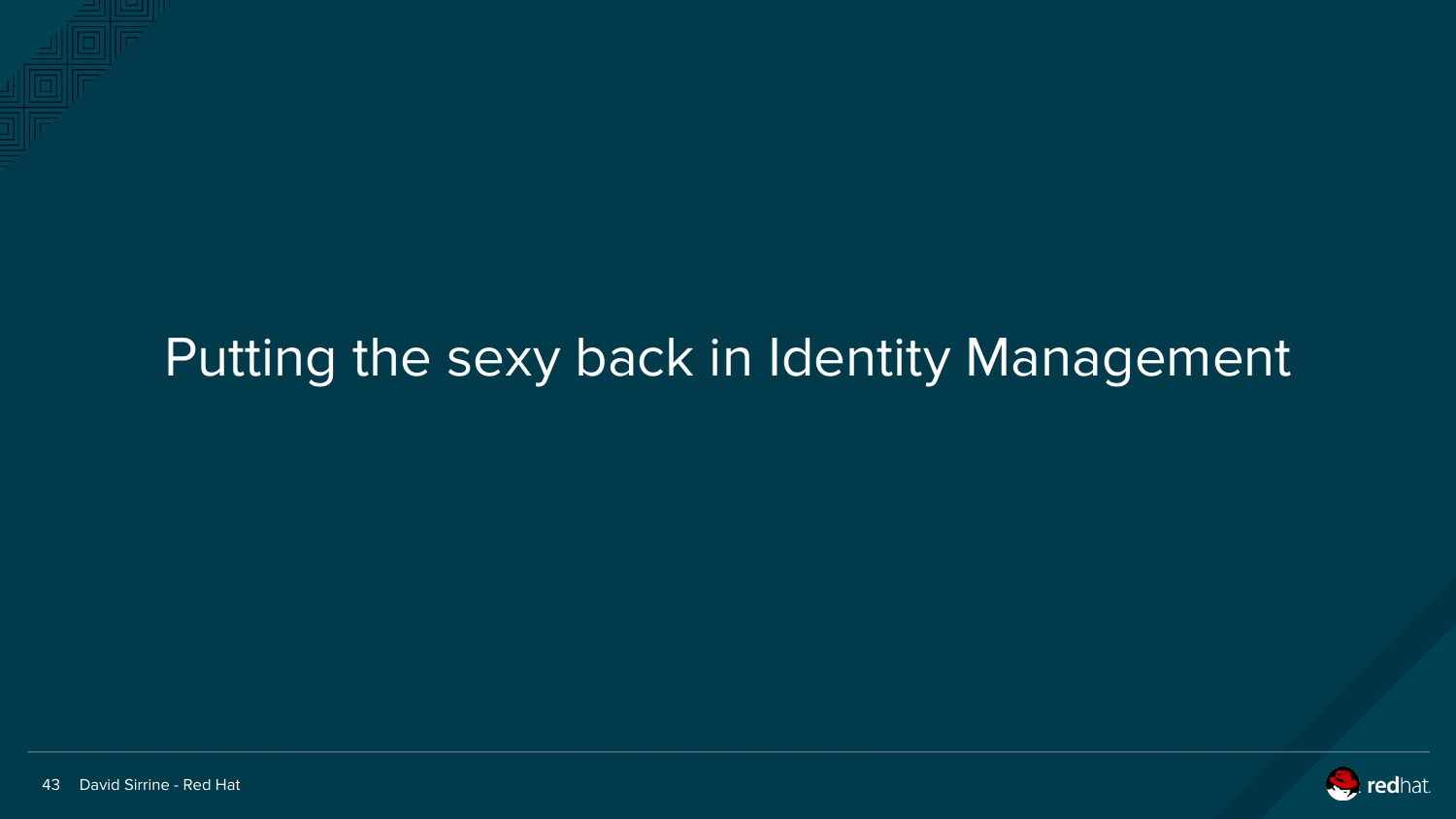#### Resources, blogs, etc.

- Where can you find me?
	- Twitter: @dsirrine
	-
	- #freeipa
	- #dogtag-pki

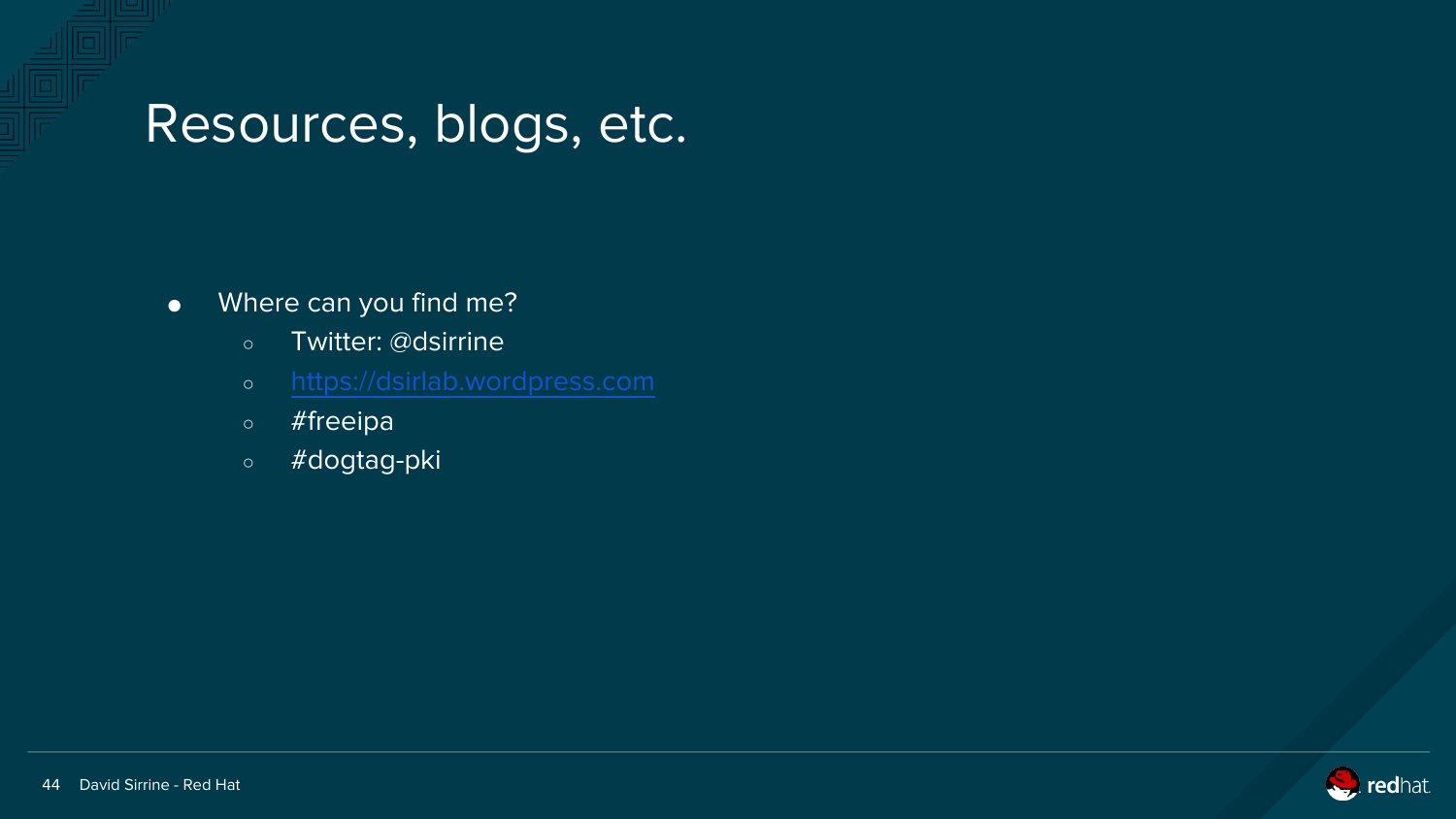### **Training**

- Training
	-
- Blog aggregation
	-
- **•** FreeIPA demo instance in the cloud
	-

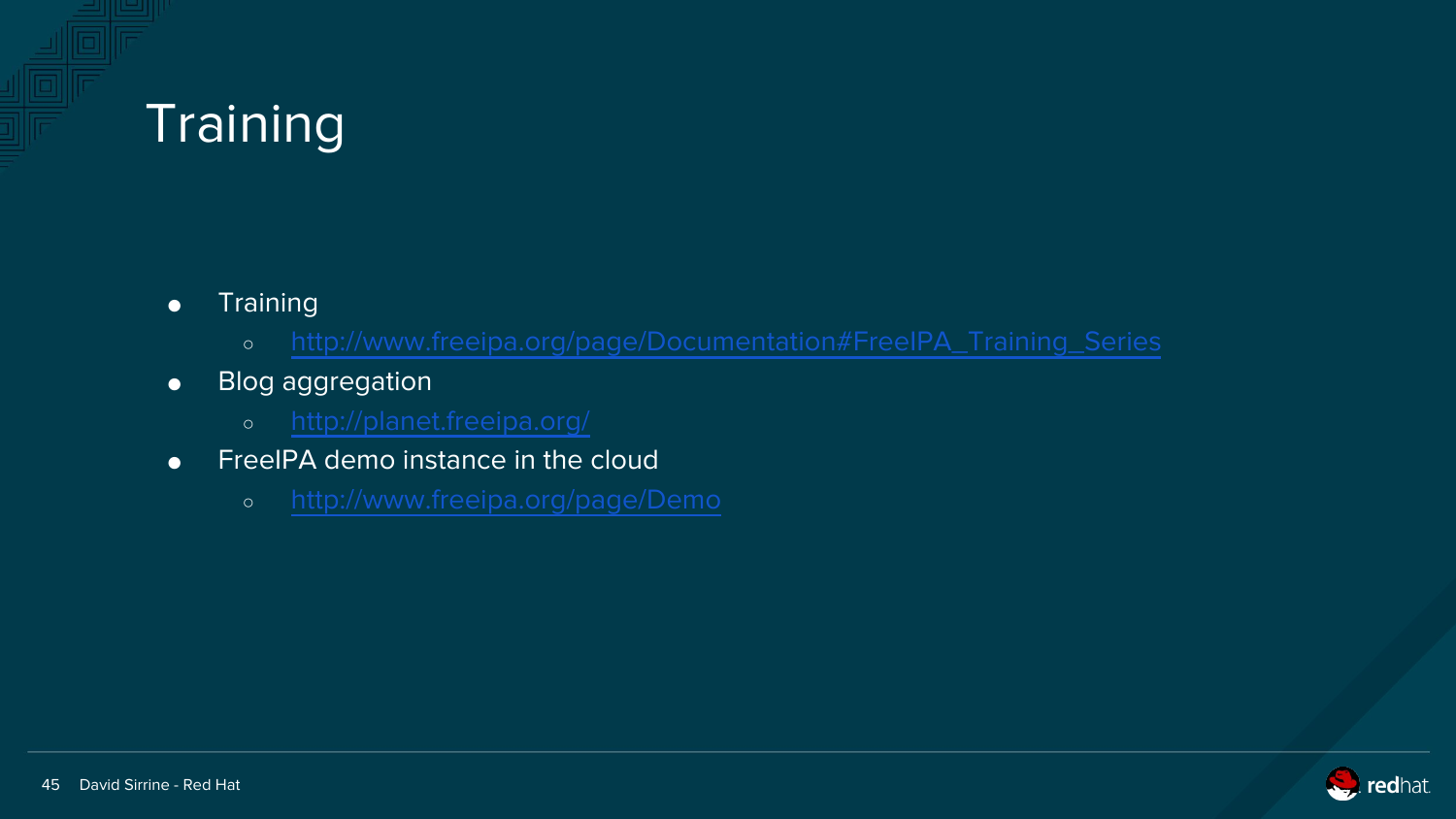#### More resources!

- Community Sites:
	- FreeIPA - [www.freeipa.org](http://www.freeipa.org)
		- [freeipa-users@redhat.com](mailto:freeipa-users@redhat.com) & [freeipa-devel@redhat.com](mailto:freeipa-devel@redhat.com)
	- SSSD <https://fedorahosted.org/sssd/>
		- [sssd-users@redhat.com](mailto:sssd-users@redhat.com) & [sssd-devel@redhat.com](mailto:sssd-devel@redhat.com)
	- Dogtag <https://pki.fedoraproject.org>
		- [pki-users@redhat.com](mailto:pki-users@redhat.com) & [pki-devel@redhat.com](mailto:pki-devel@redhat.com)
	- o 389-ds -<http://directory.fedoraproject.org/>
		- [389-users@redhat.com](mailto:389-users@redhat.com) & [389-devel@redhat.com](mailto:389-devel@redhat.com)

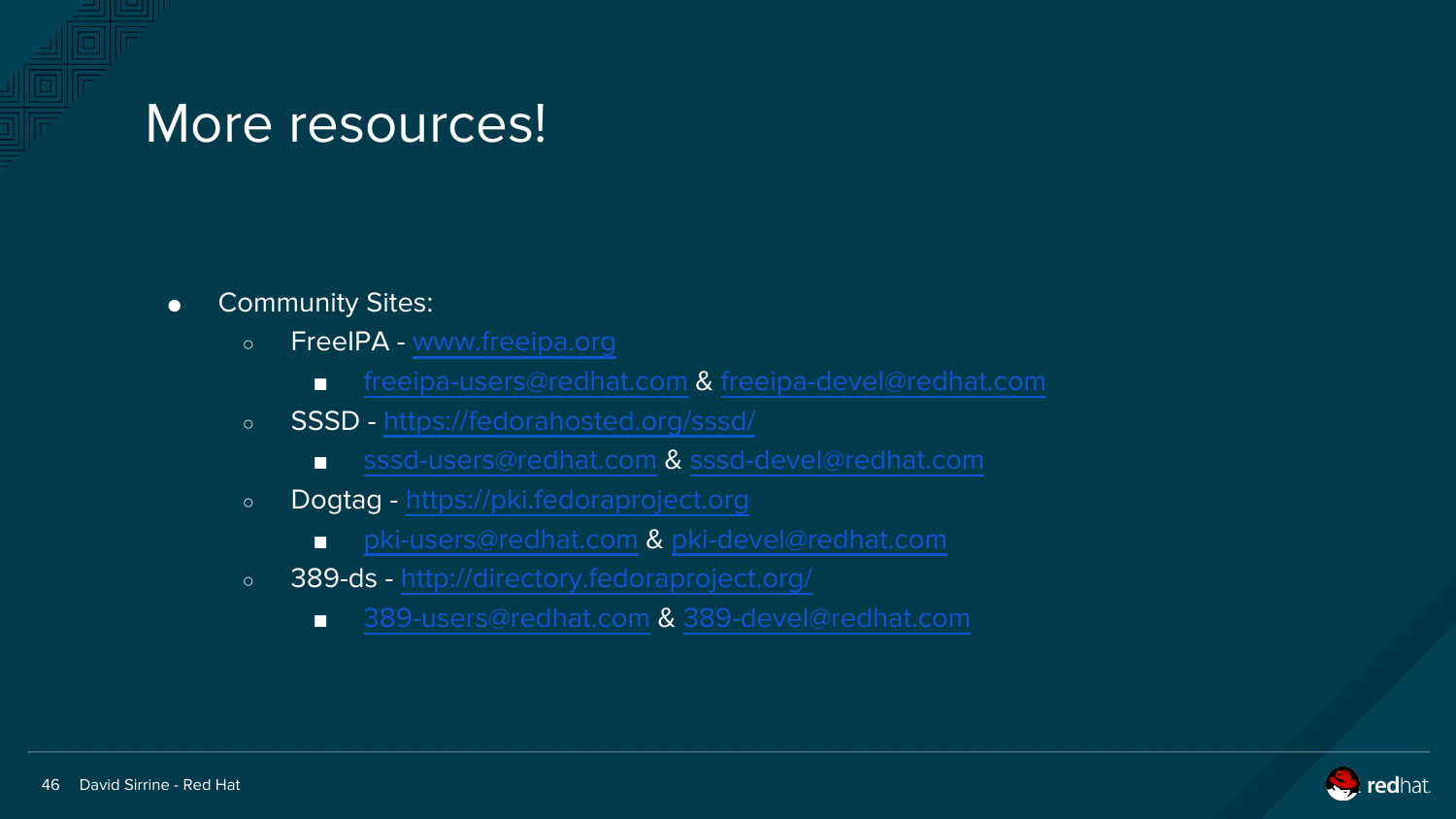# Blogs

- Pam\_hbac
	-
- Clevis and Tang
	-
- PKI Goodness
	-
	-
- Security
	-